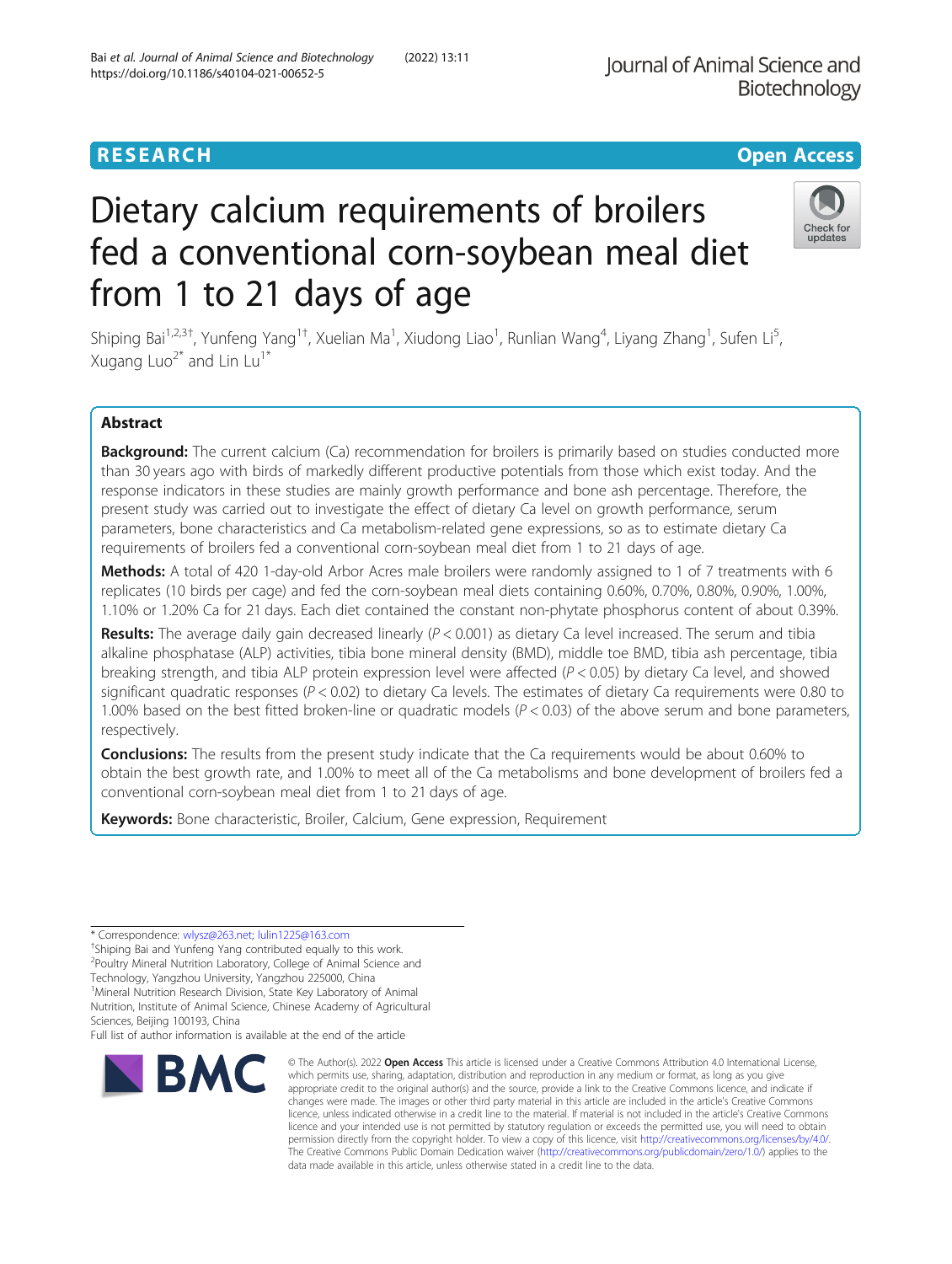## Background

Calcium (Ca) is an essential mineral element, and plays an important role in many biological processes, such as enzyme activation, intracellular signaling, acid-base balance and bone mineralization [[1\]](#page-9-0). As about 99% of Ca is stored in skeleton as hydroxyapatite, Ca is crucial to the bone development of broilers [[2\]](#page-9-0). Skeletal abnormalities attract great concern in poultry industry as they cause not only production problems but also considerable animal welfare issues. The deficiencies in content or improper ratios of Ca and phosphorus (P) were usually considered as main nutritional reasons leading to greater incidences of leg abnormalities and huge economic loss [\[3](#page-9-0)].

The current Ca recommendations for broilers by NRC (1994) [\[4](#page-9-0)] were 1.00%, 0.90%, and 0.80% for the starter (1 to 21 d), grower (22 to 42 d), and finisher (43 to 56 d) phases, respectively. However, these recommendations are based on studies conducted in 1960s and 1980s [\[5](#page-9-0), [6\]](#page-9-0), and the response indicators in these studies are mainly growth performance and bone ash percentage. The modern broilers differ very much from those before 1980s in the growth rate, feed conversion efficiency, carcass quality and bone characteristics [\[7](#page-9-0)–[9](#page-9-0)]. The feed efficiency of modern broiler chickens has been improved [\[7](#page-9-0)], and it is assumed that the feed intake has decreased, thus the modern broiler chickens have produced the same adequate bone traits with reduced Ca. Therefore, the Ca requirements of modern fast-growing broilers might be different from those of broiler strains reared several decades ago. However, as Ca appears to be less threatening to the environment than  $P$  [[10\]](#page-9-0), and the sources of Ca, namely limestone or oyster shell flour, are cheaper than other mineral sources, the determination of Ca requirements receives little attention [\[11](#page-9-0)]. It has also been reported that modern broilers have a high capacity to adapt P or Ca deficiency  $[12]$  $[12]$ . Nevertheless, the high level of dietary Ca may reduce the energy value of the diet and interferes with the availability of other minerals [\[13](#page-9-0)]. Decreasing the amount of dietary Ca may improve performance, but this should not be at the expense of increased leg problems [[14\]](#page-9-0). Furthermore, the starter phase (1 to 21 d) is a critical period for bone development of broilers. Thus it is necessary to re-evaluate dietary Ca requirements of broilers fed a conventional corn-soybean meal diet from 1 to 21 days of age.

Chicken bone mineral density (BMD) or content (BMC) determined by dual-emission X-ray absorptiometry (DEXA) was shown to be highly correlated with bone ash percentage, which could well reflect the Ca nutritional status [\[15\]](#page-9-0). Furthermore, the enzymes and proteins involved in Ca utilization were found sensitive to the dietary Ca levels in animals, especially alkaline phosphatase (ALP), osteocalcin (OC), osteoprotegerin (OPG), and bone morphogenetic protein-2 (BMP-2) were considered as good biological markers of bone metabolisms [[16](#page-9-0)–[19](#page-9-0)]. However, the above mentioned indicators have never been used to estimate dietary Ca requirements of chickens. We hypothesized that BMD, BMC and mRNA or protein expression levels of ALP, OC, OPG and BMP-2 in bone might be new sensitive indices to evaluate dietary Ca requirements of broilers fed a cornsoybean meal diet, and dietary Ca requirements of broilers from 1 to 21 days of age might be different from the current NRC Ca requirement (1.00%).

Therefore, the objective of the current study was to investigate the impact of dietary Ca levels on growth performance, serum parameters, bone characteristics and Ca metabolism-related gene expressions of broilers, so as to choose sensitive indices to evaluate dietary Ca requirements of broilers fed a corn-soybean meal diet from 1 to 21 days of age.

## Materials and methods

All experimental procedures were approved by the Animal Management Committee of the Institute of Animal Science, Chinese Academy of Agricultural Sciences (IAS-CAAS, Beijing, China), and performed in accordance with the guidelines. Ethical approval on animal survival was given by the animal ethics committee of IAS-CAAS. The ARRIVE guidelines were followed for reporting animal research [[20\]](#page-9-0).

## Experimental design, animals and diets

A total of 420-day-old Arbor Acres male broiler chicks (Huadu Broiler Breeding Corp) with similar body weights were randomly allotted to 1 of 7 treatments with 6 replicate cages of 10 birds per cage in a completely randomized design, and housed in an electrically heated, thermostatically controlled room with fibreglass feeders, waterers and stainless-steel cages coated with plastics for 21 d. They were maintained on a 24-h constant light schedule and allowed ad libitum access to experimental diets and tap water. The basal corn-soybean meal diet (Table [1](#page-2-0)) was formulated to meet or exceed the requirements [\[4](#page-9-0), [21\]](#page-9-0) of broilers for all other nutrients except for Ca and P. Dietary Ca levels for 7 treatments were calculated to be 0.60%, 0.70%, 0.80%, 0.90%, 1.00%, 1.10% and 1.20% Ca, respectively. The requirement value of dietary non-phytate P (NPP) recommended by the current NRC [\[4](#page-9-0)] is 0.45%. In the present study, each diet contained the constant NPP content of about 0.39% based on the results of our previous study [\[22](#page-9-0)]. A single large batch of the basal diet without limestone, was mixed at first, and then divided into 7 sublots according to the experimental treatment. Each sublot was mixed with limestone (containing 38.7% Ca by analysis) or fine sand [\[23,](#page-9-0) [24](#page-9-0)]. The washed fine sand containing no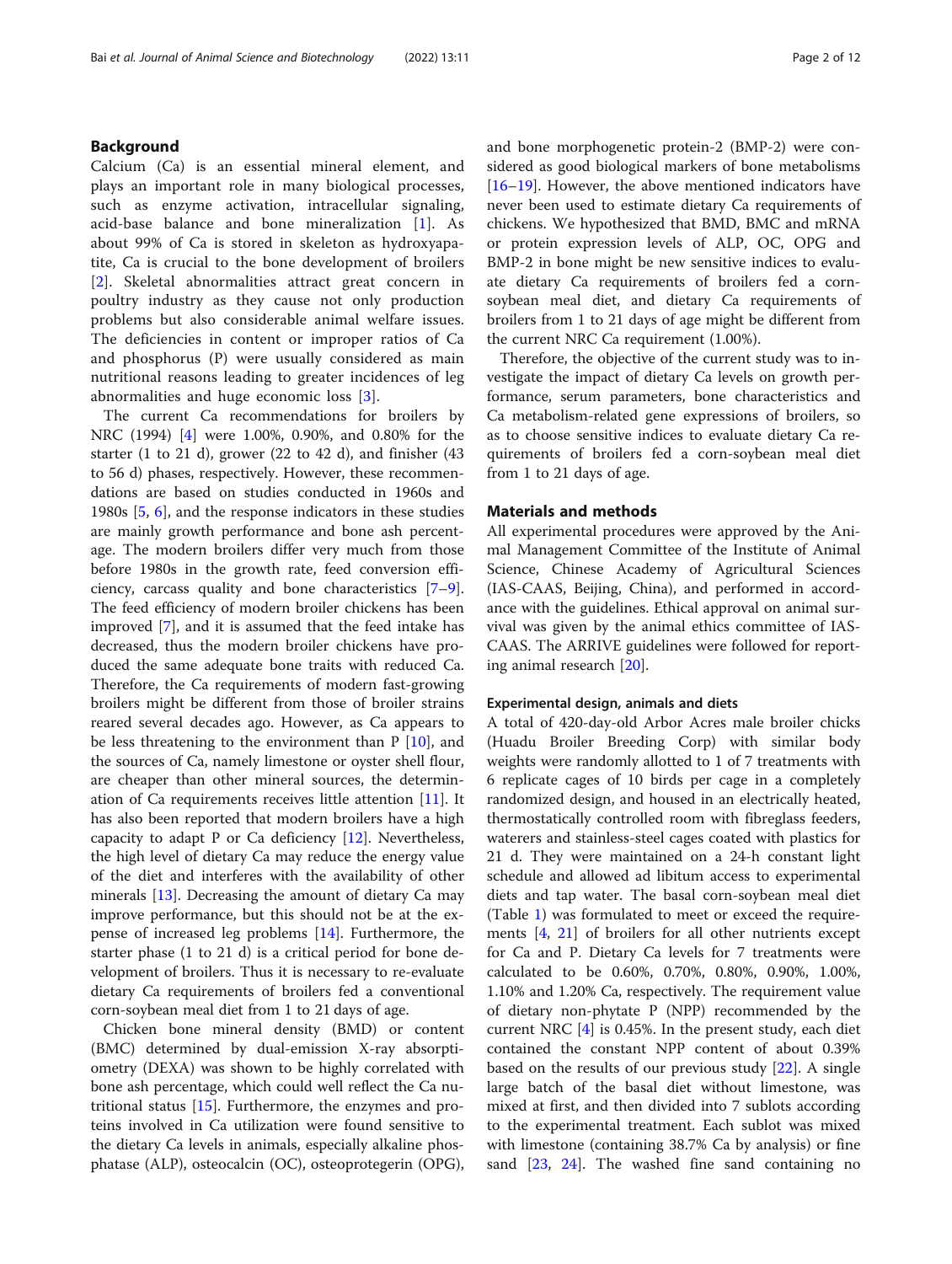<span id="page-2-0"></span>Table.1 Composition and nutrient levels of the basal diet for broilers from 1 to 21 days of age (as-fed basis)

| Item                            | Contents |
|---------------------------------|----------|
| Ingredients, %                  |          |
| Corn                            | 52.97    |
| Soybean meal                    | 37.51    |
| Soybean oil                     | 5.00     |
| CaHPO <sub>4</sub> <sup>a</sup> | 1.72     |
| Limestone <sup>a</sup>          | 0.24     |
| Salt <sup>a</sup>               | 0.30     |
| DL-Met <sup>a</sup>             | 0.31     |
| Micronutrentsb                  | 0.33     |
| Sand                            | 1.62     |
| Nutrient levels, %              |          |
| ME, MJ/kg                       | 12.69    |
| Crude protein <sup>c</sup>      | 21.62    |
| Lysine                          | 1.12     |
| Methionine                      | 0.59     |
| Threonine                       | 0.80     |
| Tryptophane                     | 0.23     |
| Methionine + Cystine            | 0.90     |
| Non-phytate phosphorus          | 0.39     |
| Calcium <sup>c</sup>            | 0.59     |

<sup>a</sup> Feed grade

b Provided per kilogram of diet: VA, 15,000 IU; VD<sub>3</sub>, 4500 IU; VE, 24 IU; VK<sub>3</sub>, 3 mg; VB<sub>1</sub>, 3 mg; VB<sub>2</sub>, 9.6 mg; VB<sub>6</sub>, 3 mg; VB<sub>12</sub>, 0.018 mg; Pantothenic acid calcium, 15 mg; Niacin, 39 mg; Folic acid, 1.5 mg; Biotin, 0.15 mg; Choline, 700 mg; Zn (ZnSO<sub>4</sub>.7H<sub>2</sub>O) 60 mg; Cu (CuSO<sub>4</sub>•5H<sub>2</sub>O) 8 mg; Mn (MnSO<sub>4</sub>•H<sub>2</sub>O) 110 mg; Fe (FeSO<sub>4</sub>•7H<sub>2</sub>O) 40 mg; I (KI) 0.35 mg; Se((Na<sub>2</sub>SeO<sub>3</sub>) 0.35 mg<br><sup>c</sup> Determined values based on triplicate measurements, and the others were

calculated values

detectable Ca and P was used to maintain the same weight of each treatment diet. The dietary Ca levels by analysis on an as-fed basis were 0.59%, 0.70%, 0.80%, 0.88%, 0.98%, 1.08% and 1.18%, respectively. All diets were fed in mash form. At the end of the experiment, after fasting for 12-h, broiler weight and feed intake were recorded for each replicate cage and corrected for mortality to calculate average daily gain (ADG), average daily feed intake (ADFI) and feed: gain (FCR) from 1 to 21 days of age.

## Sample collections and preparations

At the end of the experiment, chicks in each cage were individually weighed after fasting for 12-h, and 12 chicks (2 chicks per cage) from each treatment were selected according to average body weight of each cage, respectively. Blood samples were promptly obtained using wing vein puncture, and then centrifuged to harvest serum and stored at − 20 °C for analyses of ALP activity and Ca or inorganic P contents. Birds were then killed by cervical dislocation. The left tibia and middle toe were

collected and stored at − 20 °C for analyses of bone characteristics. The right tibia was snap-frozen in liquid  $N_2$ and then stored at − 80 °C for assays of ALP, BMP-2, OC or OPG mRNA and protein expression levels. To reduce individual biological variation, samples from two chickens in each replicate cage were pooled into one sample in equal ratios before analyses, and thus there were a total of 6 replicate samples for each treatment.

## Serum parameters

Serum inorganic P was determined by vanadatemolybdate method [[25](#page-10-0)]. Serum Ca and ALP activities in serum and tibia were measured using commercial assay kits (Nanjing Jiancheng Bioengineering Institute, Nanjing, China).

## Bone characteristics

The frozen tibia and middle toe were thawed at room temperature for 2 h, and BMC and BMD were determined by DEXA using the case of small animal model (Lunar\_iDXA; GE healthcare, Madison, WI, USA). After the scan, tibia and middle toe were immediately rebagged and frozen until further analyses. The tibia bone strength was determined using a texture analyser (TA.XT plus; Stable Micro Systems, London, UK). The tibia was put on a fulcrum point with 50 mm apart. Loading point was located in the midpoint of fulcrum points. The value of breaking force was determined by the shear test at a speed of 5 mm/min with a 50 kg loading cell until fracture occurred. The ultimate breaking force of the tibia was indirectly obtained, according to the load v. deformation curve recorded by computer. Following this testing, the tibia and middle toe were dried at 105 °C for 24 h and defatted with fresh diethyl ether for 48 h, and then dried at 105 °C for 12 h to determine bone weight. The dried and defatted tibia and middle toe were ashed in muffle furnace at 550 °C for 24 h to measure bone ash weight and calculate bone ash percentage.

## Diet and bone ash analyses

Samples of diets and bone ash were ground in a laboratory mill to pass through a 0.5 mm screen. The crude protein level in the basal diet was analyzed according to the Kjeldahl method [\[26](#page-10-0)]. The Ca concentrations in diets and bone ash were determined by inductively coupled plasma spectroscopy (Model IRIS Intrepid II; Thermo Jarrell Ash, Waltham, MA, USA). Total P concentrations in diets and bone ash were determined with a spectrophotometer [\[27](#page-10-0)]. Validations of Ca and total P analyses were conducted concurrently using soybean powder (GBW10013; National Institute of Standards and Technology, Beijing, China) as a standard reference material.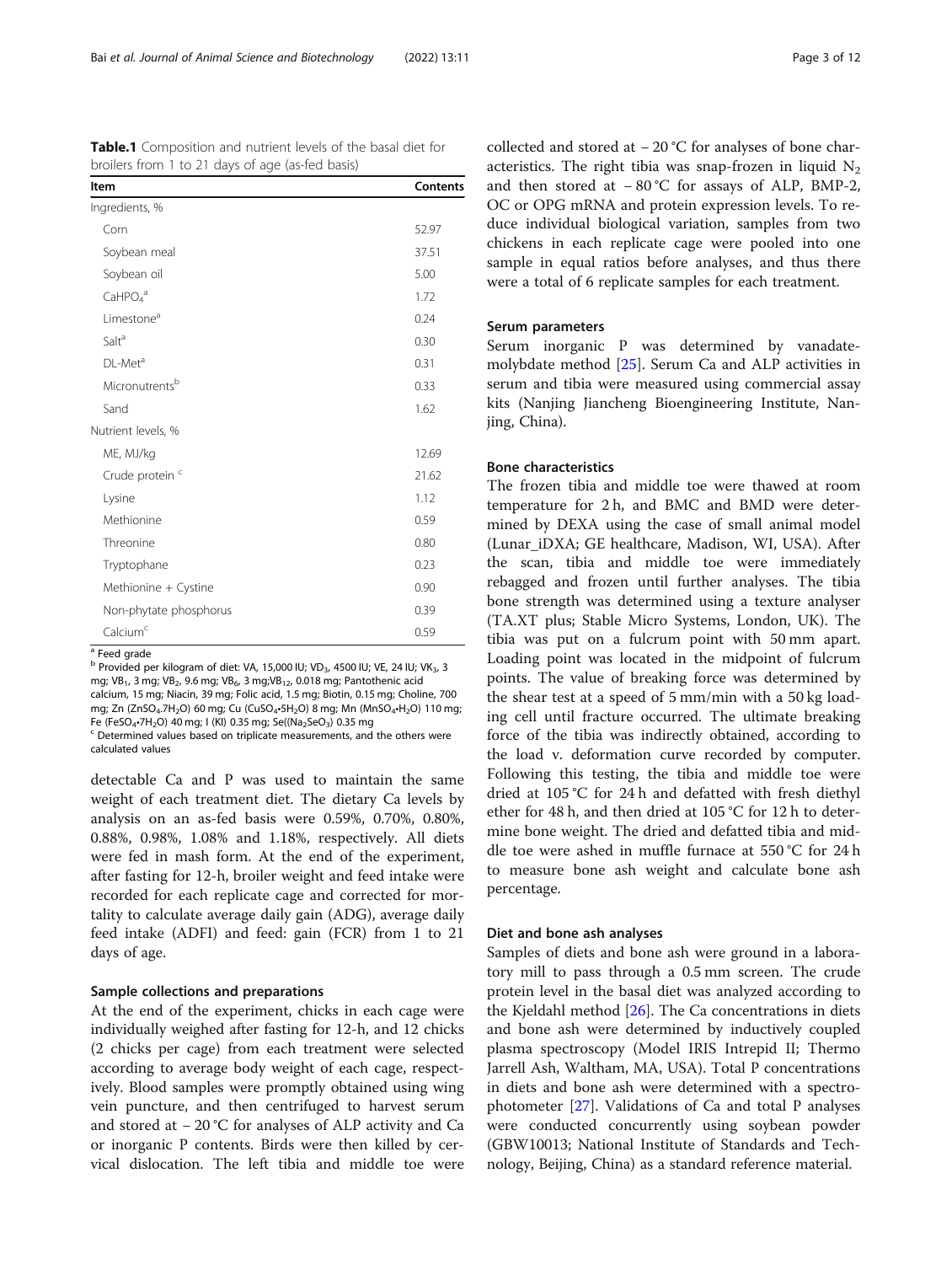## RNA extraction and quantitative RT-PCR assays

The total RNA was isolated from the tibia by using TRI-ZOL reagent (Invitrogen Life Technologies, Carlsbad, CA, USA) according to the manufacturer's instructions. The concentration of total RNA was estimated by measuring its optical density at 260 and 280 nm with a spectrophotometer (ND-100; NanoDrop Technologies, Wilmington, DE, USA). A 500 ng of total RNA was reversely transcribed into cDNA using PrimeScript™ RT Master Mix Kit (TaKaRa Bio Inc., Otsu, Japan) according to the manufacturer's instructions. The cDNA was used as templates for real-time quantitative PCR amplification using SYBR green master mix (Applied Biosystems, Foster City, CA, USA) on the ABI 7500 Real-Time PCR machine following the manufacturer's guidelines. The gene-specific primers for ALP, BMP-2, OPG, OC, <sup>β</sup>actin and glyceraldehyde-3-phosphate dehydrogenase (GAPDH) are shown in Table 2. Internal reference genes, both <sup>β</sup>-actin and GAPDH, were constant across the dietary treatment groups, and thus their geometric mean could be used to normalize the expression of the targeted gene [\[28](#page-10-0)]. Relative gene expression was calculated using the <sup>2- $\Delta\Delta$ Ct</sup> method [[29\]](#page-10-0).

## Western blotting assays

After ground in liquid  $N_2$ , the tibia samples were homogenized in 0.5 mL of ice-cold radio immunoprecipitation assay lysis buffer (Beyotime Biotechnology, Haimen, China) supplemented with 5 μL of protease inhibitor (BioTool, Houston, TX, USA). The homogenate was centrifuged at 10,000  $\times$  g for 10 min at 4 °C, and the supernatant was collected for total protein determination using a BCA Protein Assay Kit (Beyotime Biotechnology, Shanghai, China). The extracted protein (20 μg) was subjected to electrophoresis on a 10% SDS-PAGE

Table.2 Primer sequences for real-time PCR amplification

gel, and then electrotransferred onto the polyvinylidene fluoride membranes (Merck-Millipore, Munich, Germany). After the transfer, membranes were blocked for 1 h at room temperature in a blocking buffer with 5% non-fat milk, and then incubated overnight at 4 °C with the following primary antibodies: ALP (A6866; ABclonal, Wuhan, China), OPG (A135204; ABclonal, Wuhan, China), OC (A18241; ABclonal, Wuhan, China), BMP-2 (A0231; ABclonal, Wuhan, China) and β-tubulin (HX1829; Huaxingbio, Beijing, China). After washing, the membranes were incubated with the secondary antibody of goat anti-rabbit (HX2028; Huaxingbio, Beijing, China) or goat anti-mouse (HX2113; Huaxingbio, Beijing, China) for 1 h at room temperature. The signals were recorded with automatic chemiluminescence imaging analyzer (5200 Multi; Tanon, Shanghai, China) by Chemistar ECL Western Blotting Substrate (180–501; Tanon, Shanghai, China). Data were presented as the ratio of ALP, OPG, OC or BMP-2 protein band intensity to β-tubulin protein band intensity.

## Statistical analyses

Data from the present study were subjected to one-way ANOVA using the general linear model procedure of SAS (v. 9.2, SAS Inst. Inc., Cary, NC, USA), and differences among means were tested by the least significant difference method. The replicate cage of 9 to 10 chickens for growth performance or two chickens for other indicators served as the experimental unit for all statistical analyses. Data from mortality were transformed to arcsine for analysis. Orthogonal comparisons were applied for linear and quadratic responses of dependent variables to independent variables. Regression analyses of broken-line, quadratic and asymptotic models were performed, and the best fitted models between

| Gene           | <b>GenBank ID</b> | <b>Primer sequences</b>           | Length, pb |
|----------------|-------------------|-----------------------------------|------------|
| $\beta$ -actin | NM 205518.1       | F: 5'-ACCTGAGCGCAAGTACTCTGTCT-3'  | 152        |
|                |                   | R: 5'-CATCGTACTCCTGCTTGCTGAT-3'   |            |
| <b>GAPDH</b>   | K01458            | F: 5'-CTTTGGCATTGTGGAGGGTC-3'     | 128        |
|                |                   | R: 5'-ACGCTGGGATGATGTTCTGG-3'     |            |
| AIP            | NM 205360.1       | F: 5'-GGAGAAGGACCCCGAATACTG-3'    | 300        |
|                |                   | R: 5'-TTGACGCCGCAGAGGTAAG-3'      |            |
| <b>OPG</b>     | XM 015283019.2    | F: 5'-ATCTCAGTCAAGTGGAGCATC-3'    | 186        |
|                |                   | R: 5'-GTTCCAGTCTTCAGCGTAGTA-3'    |            |
| ОC             | NM 205387.3       | E: 5'-TGCTCGCAGTGCTAAAGCCTTCAT-3' | 143        |
|                |                   | R: 5'-TCAGCTCACACACCTCTCGTT-3'    |            |
| BMP-2          | NM 204358.1       | F: 5'-CCAACACCGTGTGCAGCTT-3'      | 136        |
|                |                   | R: 5'-TGGAGTTCAGCTGAGGTGACAGA-3'  |            |

<sup>a</sup> Abbreviations: GAPDH glyceraldehyde-3-phosphate dehydrogenase, ALP alkaline phosphatase, OPG osteoprotegerin, OC osteocalcin, BMP-2 bone morphogenetic protein-2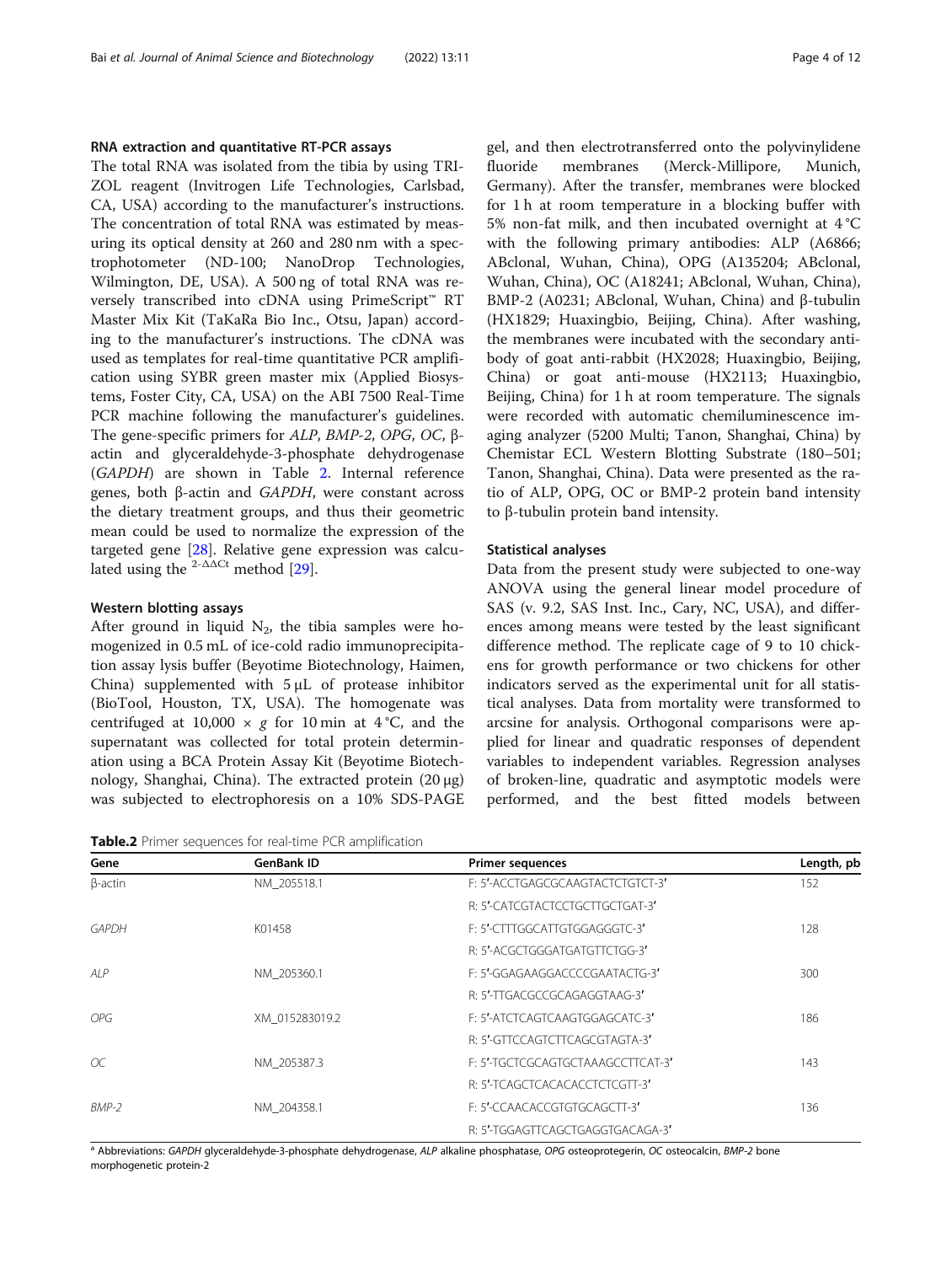responsive criteria and dietary Ca level concentrations were used to determine dietary Ca requirements (the break point from broken-line model or the maximum response from quadratic model) of broilers [[30\]](#page-10-0). The level of statistical significance was set at  $P \le 0.05$ .

## Results

## Growth performance and mortality

Dietary Ca level affected ( $P < 0.005$ ) body weight on d 21 and ADG of broilers from 1 to 21 days of age, but did not affect  $(P > 0.10)$  ADFI, FCR and mortality (Table 3). The body weight on d 21 and ADG decreased linearly  $(P < 0.0001)$  as dietary Ca level increased. Broilers had the highest ADG at dietary Ca level of 0.59%. Furthermore, all broilers did not show leg abnormality during the whole experimental period.

## Serum parameters and ALP activity in the tibia

Dietary Ca level did not affect  $(P > 0.05)$  serum Ca and inorganic P contents, and Ca to inorganic P ratio of broilers (Table [4](#page-5-0)), but affected  $(P < 0.05)$  ALP activities in serum and tibia. As dietary Ca level increased, the ALP activity in serum increased linearly  $(P = 0.0003)$  and quadratically  $(P = 0.002)$ , and it in tibia decreased quadratically  $(P = 0.005)$ . The minimum ALP activity in serum was observed at 0.98% Ca level, and that in tibia at 0.80% Ca level.

## Tibia characteristics

Dietary Ca level did not affect  $(P > 0.39)$  tibia ash Ca or P contents and Ca to P ratio, but affected  $(P < 0.03)$  the tibia ash percentage, BMD, BMC and breaking strength (Table [5](#page-5-0)). As dietary Ca level increased, tibia ash percentage and BMD increased quadratically  $(P < 0.004)$ , but tibia BMC increased linearly  $(P = 0.012)$ . In addition, tibia breaking strength increased linearly ( $P = 0.001$ ) and quadratically  $(P = 0.012)$  with increasing dietary Ca levels. Tibia ash percentage or breaking strength reached a plateau, and tibia BMD reached the highest point at 0.88% Ca.

## Middle toe characteristics

Dietary Ca level did not influence  $(P > 0.11)$  the middle toe ash percentage, P content, Ca to P ratio and BMC, but influenced  $(P < 0.009)$  its ash Ca content and BMD (Table [6\)](#page-6-0). The middle toe ash Ca content increased linearly  $(P < 0.0001)$ , but its BMD increased quadratically  $(P < 0.0001)$  as dietary Ca level increased. The highest middle toe BMD was observed visually at 0.88% dietary Ca level.

## mRNA levels of ca metabolism-related genes in the tibia

Dietary Ca level affected  $(P < 0.03)$  tibia OC and BMP-2 mRNA expression levels, but did not affect  $(P > 0.30)$ tibia ALP and OPG mRNA expression levels (Table [7](#page-6-0)). As dietary Ca level increased, both OC and BMP-2 mRNA levels decreased linearly  $(P < 0.03)$ .

## Protein expression levels of ca metabolism-related genes in the tibia

Dietary Ca level affected  $(P = 0.04)$  tibia ALP protein expression levels, but did not affect  $(P > 0.24)$  tibia OPG, OC and BMP-2 protein expression levels (Table [7\)](#page-6-0). The tibia ALP protein expression level increased quadratically ( $P = 0.006$ ) as dietary Ca level increased. The highest tibia ALP protein expression level was observed visually at 0.88% dietary Ca level.

Table.3 Effect of dietary calcium (Ca) level on the growth performance of broilers during 1 to 21 d of age<sup>1</sup>

| Analyzed dietary Ca level, % | Body weight on d 21, g | ADFI, g/d                | ADG, g/d           | FCR, g/g                 | Mortality <sup>2</sup> , % |
|------------------------------|------------------------|--------------------------|--------------------|--------------------------|----------------------------|
| 0.59                         | 825 <sup>a</sup>       | 46.32                    | 37.13 <sup>a</sup> | 1.25                     | 1.67                       |
| 0.70                         | 793b                   | 44.90                    | 35.64 <sup>b</sup> | 1.26                     | 1.67                       |
| 0.80                         | 781bc                  | 44.43                    | 35.09bc            | 1.27                     | 3.33                       |
| 0.88                         | 792 <sup>b</sup>       | 44.98                    | 35.58 <sup>b</sup> | 1.26                     | 0.00                       |
| 0.98                         | 789b                   | 44.83                    | 35.46bc            | 1.27                     | 0.00                       |
| 1.09                         | 768bc                  | 43.83                    | $34.46^{bc}$       | 1.27                     | 0.00                       |
| 1.18                         | 757 <sup>c</sup>       | 43.43                    | 33.94 <sup>c</sup> | 1.28                     | 0.00                       |
| SEM                          | 10.8                   | 1.668                    | 0.096              | 0.029                    | 0.017                      |
| $P$ -value                   |                        |                          |                    |                          |                            |
| Ca level                     | 0.004                  | 0.11                     | 0.004              | 0.71                     | 0.33                       |
| Linear                       | < 0.0001               | $\qquad \qquad -$        | < 0.0001           | $\overline{\phantom{0}}$ | -                          |
| Quadratic                    | 0.72                   | $\overline{\phantom{0}}$ | 0.72               | $\equiv$                 | $\equiv$                   |

<sup>1</sup>Data represented the means of 6 replicates  $(n=6)$ <sup>2</sup>Mortality was based on applying after anti-sine trans

Mortality was based on analysis after anti-sine transform

 $a$ -cMeans within a column with unlike superscript letters were significantly different ( $P < 0.05$ )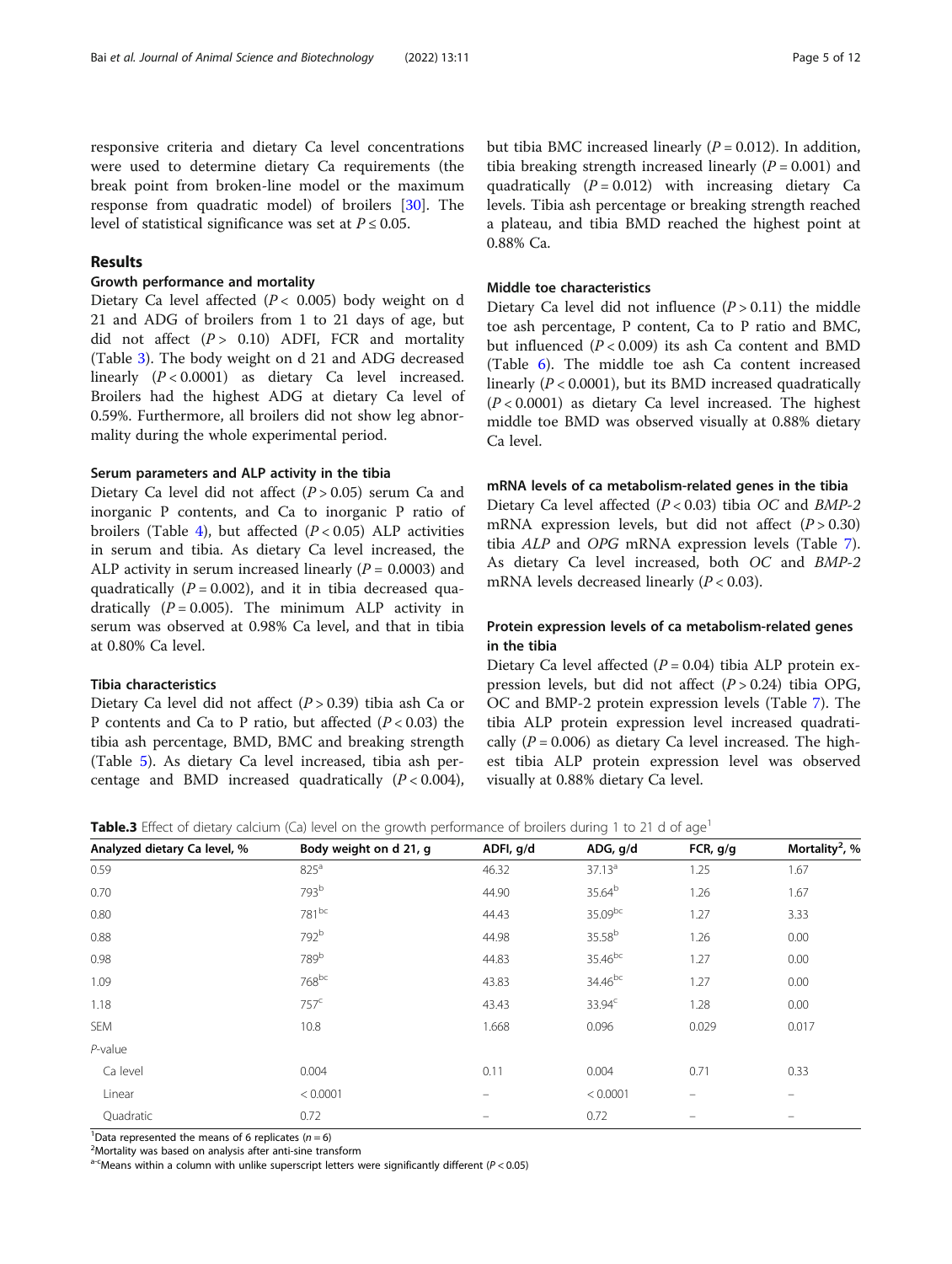<span id="page-5-0"></span>Table.4 Effect of dietary calcium (Ca) level on serum parameters and tibia ALP activities of broilers on d 21<sup>1</sup>

| Analyzed dietary<br>Ca level, % | Serum Ca content,<br>mg/100 mL | Serum inorganic P,<br>mg/100 mL | Serum Ca:<br>inorganic P ratio | Serum ALP Activity, King<br>unit/100 mL | Tibia ALP Activity, King<br>unit/g prot |
|---------------------------------|--------------------------------|---------------------------------|--------------------------------|-----------------------------------------|-----------------------------------------|
| 0.59                            | 8.63                           | 6.22                            | 1.39                           | 312 <sup>cd</sup>                       | 384 <sup>a</sup>                        |
| 0.70                            | 8.65                           | 7.09                            | 1.23                           | 380bc                                   | 350 <sup>ab</sup>                       |
| 0.80                            | 8.21                           | 6.78                            | 1.22                           | 304 <sup>cd</sup>                       | 271 <sup>c</sup>                        |
| 0.88                            | 8.50                           | 7.14                            | 1.19                           | 345 <sup>bcd</sup>                      | $305^{bc}$                              |
| 0.98                            | 8.95                           | 6.92                            | 1.30                           | 294 <sup>d</sup>                        | 340 <sup>ab</sup>                       |
| 1.09                            | 8.63                           | 6.81                            | 1.27                           | 396 <sup>b</sup>                        | 348 <sup>ab</sup>                       |
| 1.18                            | 8.76                           | 6.36                            | 1.39                           | 486 <sup>a</sup>                        | $355^{ab}$                              |
| <b>SEM</b>                      | 0.553                          | 0.534                           | 0.133                          | 51.9                                    | 57.1                                    |
| $P$ -value                      |                                |                                 |                                |                                         |                                         |
| Ca level                        | 0.43                           | 0.06                            | 0.08                           | < 0.0001                                | 0.04                                    |
| Linear                          | $\equiv$                       | $\equiv$                        | $\qquad \qquad =$              | 0.0003                                  | 0.82                                    |
| Quadratic                       |                                |                                 | -                              | 0.002                                   | 0.005                                   |

<sup>1</sup>Data represented the means of 6 replicates ( $n = 6$ )<sup>2</sup>Abbreviation: ALP alkaline phosphatase

<sup>2</sup>Abbreviation: ALP alkaline phosphatase<br>  $a^{-d}$ Means within a column with unlike superscript letters were significantly different (P < 0.05)

## Estimations of dietary ca requirements of broilers

Results of dietary Ca requirements of broilers as estimated by the non-linear regression analyses are shown in Table [8.](#page-7-0) The results indicate that serum and tibia ALP activities, tibia ash percentage, tibia breaking strength, tibia and middle toe BMD, and tibia ALP protein expression level were suitable criteria for evaluating dietary Ca requirements of broilers. Based on the best fitted broken-line or quadratic models of the above criteria, optimal dietary Ca levels were estimated to be 1.00%, 0.80%, 0.93%, 0.88%, 0.93%, 0.91% and 0.90% for broilers fed a conventional corn-soybean meal diet from 1 to 21 days of age. However, broilers had the highest ADG at dietary Ca level of 0.59%. Therefore, in general, the Ca requirement would be about 0.60% to obtain the best growth rate and 1.00% to meet all of the Ca metabolisms and bone development of broilers fed a conventional corn-soybean meal diet from 1 to 21 days of age.

## **Discussion**

Our hypotheses that BMD, BMC and mRNA or protein expression levels of ALP, OC, OPG and BMP-2 in bone might be new sensitive criteria to evaluate dietary Ca requirements of broilers fed a corn-soybean meal diet, and dietary Ca requirements of broilers from 1 to 21 days of age might be different from the current NRC Ca requirement (1.00%) have been partially supported by the results of the current study. The current study indicated

**Table.5** Effect of dietary calcium (Ca) level on tibia bone parameters of broilers on d  $21<sup>1</sup>$ 

| Analyzed dietary Ca<br>level, % | Tibia ash<br>percentage, % | Tibia ash Ca<br>content, % | Tibia ash<br>P, % | Tibia ash Ca: P<br>ratio | Tibia BMD,<br>mg/cm <sup>2</sup> | Tibia<br>BMC, q    | Tibia breaking<br>strength, N |
|---------------------------------|----------------------------|----------------------------|-------------------|--------------------------|----------------------------------|--------------------|-------------------------------|
| 0.59                            | $49.3^{bc}$                | 35.1                       | 17.8              | 1.96                     | $136^{bc}$                       | 0.88 <sup>b</sup>  | 98 <sup>c</sup>               |
| 0.70                            | 48.7 <sup>c</sup>          | 35.3                       | 17.9              | 1.97                     | 133 <sup>c</sup>                 | 0.82 <sup>b</sup>  | $109^{bc}$                    |
| 0.80                            | 50.2 <sup>ab</sup>         | 35.6                       | 17.9              | 1.98                     | 146 <sup>b</sup>                 | $0.98^{ab}$        | 129 <sup>ab</sup>             |
| 0.88                            | 50.9 <sup>a</sup>          | 35.8                       | 18.0              | 1.99                     | 158 <sup>a</sup>                 | 1.00 <sup>ab</sup> | 140 <sup>a</sup>              |
| 0.98                            | 50.6 <sup>ab</sup>         | 35.3                       | 17.9              | 1.97                     | 145 <sup>b</sup>                 | 1.02 <sup>ab</sup> | 134 <sup>ab</sup>             |
| 1.09                            | $50.5^{ab}$                | 35.6                       | 17.9              | 1.99                     | $141^{bc}$                       | $1.10^a$           | $131^{ab}$                    |
| 1.18                            | $49.4$ <sup>abc</sup>      | 35.6                       | 17.6              | 2.03                     | $142^{bc}$                       | 0.95 <sup>b</sup>  | $132^{ab}$                    |
| <b>SEM</b>                      | 1.17                       | 0.79                       | 0.34              | 0.052                    | 8.0                              | 0.105              | 19.7                          |
| $P$ -value                      |                            |                            |                   |                          |                                  |                    |                               |
| Ca level                        | 0.004                      | 0.73                       | 0.40              | 0.45                     | 0.0003                           | 0.027              | 0.008                         |
| Linear                          | 0.07                       | -                          |                   | -                        | 0.11                             | 0.012              | 0.001                         |
| Quadratic                       | 0.003                      | -                          |                   | $\equiv$                 | 0.0006                           | 0.052              | 0.012                         |

<sup>1</sup>Data represented the means of 6 replicates  $(n=6)^2$ <br><sup>2</sup>Abbroviations: *PMC* Bono mineral content, *PMD* be

<sup>2</sup>Abbreviations: BMC Bone mineral content, BMD bone mineral density different (P < 0.05) a<sup>-c</sup>Means within a column with unlike superscript letters were significantly different (P < 0.05)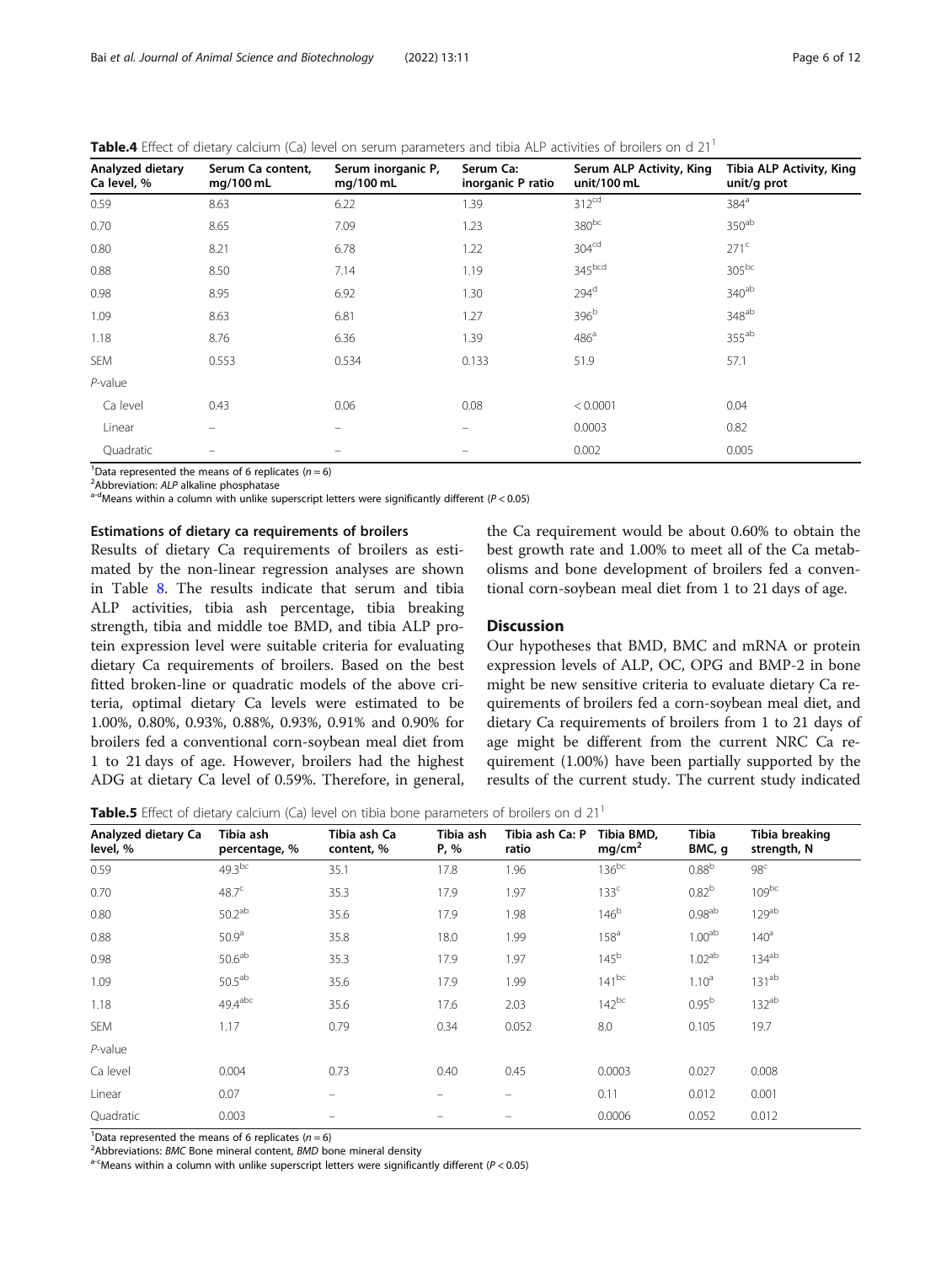<span id="page-6-0"></span>**Table.6** Effect of dietary calcium (Ca) level on middle toe bone parameters of broilers on d  $21<sup>1</sup>$ 

| Analyzed dietary Ca level, % Toe ash percentage, % Toe ash Ca, % Toe ash P, % Toe ash Ca: P ratio Toe BMD, mg/cm <sup>2</sup> Toe BMC, g |                          |                       |       |       |                  |       |
|------------------------------------------------------------------------------------------------------------------------------------------|--------------------------|-----------------------|-------|-------|------------------|-------|
| 0.59                                                                                                                                     | 41.6                     | 36.9 <sup>c</sup>     | 17.99 | 2.04  | 45 <sup>c</sup>  | 0.13  |
| 0.70                                                                                                                                     | 41.2                     | $37.2^{bc}$           | 18.14 | 2.06  | $51^{bc}$        | 0.15  |
| 0.80                                                                                                                                     | 41.91                    | $37.6$ abc            | 18.22 | 2.10  | 55 <sup>ab</sup> | 0.20  |
| 0.88                                                                                                                                     | 42.1                     | $37.6$ <sup>abc</sup> | 18.51 | 2.07  | 56 <sup>a</sup>  | 0.18  |
| 0.98                                                                                                                                     | 41.9                     | 37.8 <sup>ab</sup>    | 18.24 | 2.06  | 53 <sup>ab</sup> | 0.18  |
| 1.09                                                                                                                                     | 42.3                     | 37.9 <sup>a</sup>     | 18.07 | 2.08  | 46 <sup>c</sup>  | 0.15  |
| 1.18                                                                                                                                     | 41.2                     | $38.1^a$              | 17.99 | 2.09  | 46 <sup>c</sup>  | 0.17  |
| SEM                                                                                                                                      | 0.215                    | 0.530                 | 0.324 | 0.053 | 4.5              | 0.046 |
| $P$ -value                                                                                                                               |                          |                       |       |       |                  |       |
| Ca level                                                                                                                                 | 0.20                     | 0.008                 | 0.12  | 0.52  | < 0.0001         | 0.18  |
| Linear                                                                                                                                   |                          | < 0.0001              |       |       | 0.37             |       |
| Quadratic                                                                                                                                | $\qquad \qquad \qquad =$ | 0.55                  |       |       | < 0.0001         |       |

<sup>1</sup> Data represented the means of 6 replicates (n = 6)<br><sup>2</sup> Abbreviations: BMC bone mineral content, BMD bone mineral density<br><sup>a-c</sup> Means within a column with unlike superscript letters were significantly different (P < 0.

that tibia and middle toe BMD, serum and tibia ALP activities, and tibia ALP protein level were new sensitive criteria to evaluate dietary Ca requirements of broilers, and the Ca requirement would be about 0.6% to obtain the best growth rate and 1.00% to meet all of the Ca metabolisms and bone development of broilers fed a conventional corn-soybean meal diet from 1 to 21 days of age. These findings could better characterize requirements and meet the growth, bone development and Ca metabolic functions of broilers.

In earlier studies, growth performance was often used to assess Ca requirements of broilers [\[6,](#page-9-0) [13](#page-9-0)]. In order to maximize the growth performance of broilers, using diets with 0.6% Ca becomes more widespread [\[2](#page-9-0)]. As birds possess specific Ca appetite  $[31]$  $[31]$ , they get adapted to low Ca diets by increasing absorption and utilization efficiency, which decreases excretion of the restricted nutrients  $[12]$  $[12]$  and elevates plasma 1,25-dihydroxyvitamin  $D_3$  $(1,25(OH)_{2}D_{3})$  concentration and duodenal calbindin concentrations [\[32](#page-10-0), [33](#page-10-0)]. The current study showed that

Table.7 Effect of dietary calcium (Ca) level on ALP, OPG, OC and BMP-2 mRNA and protein expression levels in the tibia of broilers on d  $21<sup>1</sup>$ 

| Analyzed dietary Ca<br>level, % | ALP mRNA,<br>$RQ^2$ | OPG mRNA,<br>$RQ^2$ | OC mRNA,<br>$RQ^2$ | BMP-2 mRNA,<br>$RQ^2$ | ALP protein,<br>RQ <sup>3</sup> | OPG protein,<br>RQ <sup>3</sup> | OC protein,<br>$RQ^3$ | BMP-2<br>protein, RQ <sup>3</sup> |
|---------------------------------|---------------------|---------------------|--------------------|-----------------------|---------------------------------|---------------------------------|-----------------------|-----------------------------------|
| 0.59                            | 1.11                | 0.98                | 1.69 <sup>a</sup>  | 0.91 <sup>ab</sup>    | 0.89 <sup>c</sup>               | 1.14                            | 1.75                  | 1.03                              |
| 0.70                            | 1.06                | 1.19                | $1.24^{ab}$        | 1.07 <sup>a</sup>     | 1.03 <sup>abc</sup>             | 1.03                            | 1.62                  | 0.81                              |
| 0.80                            | 0.84                | 0.97                | $0.85^{bc}$        | $0.72^{bc}$           | $1.17^{ab}$                     | 0.98                            | 1.67                  | 0.79                              |
| 0.88                            | 0.89                | 0.85                | $1.00^{bc}$        | $0.88^{\rm abc}$      | 1.19 <sup>a</sup>               | 0.91                            | 1.65                  | 0.73                              |
| 0.98                            | 1.00                | 1.00                | $1.00^{bc}$        | 1.00 <sup>ab</sup>    | 1.06 <sup>abc</sup>             | 0.88                            | 1.88                  | 0.79                              |
| 1.09                            | 0.87                | 0.74                | 0.65 <sup>c</sup>  | $0.79$ abc            | $0.95^{bc}$                     | 1.03                            | 1.58                  | 0.85                              |
| 1.18                            | 0.75                | 0.79                | 0.66 <sup>c</sup>  | 0.66 <sup>c</sup>     | 1.03 <sup>abc</sup>             | 1.01                            | 1.43                  | 0.89                              |
| <b>SEM</b>                      | 0.107               | 0.113               | 0.147              | 0.092                 | 0.069                           | 0.089                           | 0.134                 | 0.081                             |
| $P$ -value                      |                     |                     |                    |                       |                                 |                                 |                       |                                   |
| Ca level                        | 0.37                | 0.31                | 0.002              | 0.02                  | 0.04                            | 0.49                            | 0.37                  | 0.25                              |
| Linear                          |                     |                     | < 0.0001           | 0.02                  | 0.75                            | -                               |                       |                                   |
| Quadratic                       |                     | -                   | 0.11               | 0.24                  | 0.006                           | -                               |                       | -                                 |

<sup>1</sup>Data represented the means of 6 replicates  $(n=6)$ <sup>2</sup>The mPNA lovels were selected as the relative g

<sup>2</sup>The mRNA levels were calculated as the relative quantity (RQ) of the target gene mRNA to the geometric mean of β-actin and glyceraldehyde-3-phosphate dehydrogenase mRNA,  $RQ = 2^{-\Delta\Delta Ct}$  (Ct, threshold cycle)

 $3$ The protein levels were calculated as the relative quantity (RQ) of the target gene protein to the glyceraldehyde-3-phosphate dehydrogenase protein  $4$ Abbreviations: ALP alkaline phosphatase, BMP-2, morphogenetic prote

 $a$ -CMeans within a column with unlike superscript letters were significantly different (P < 0.04)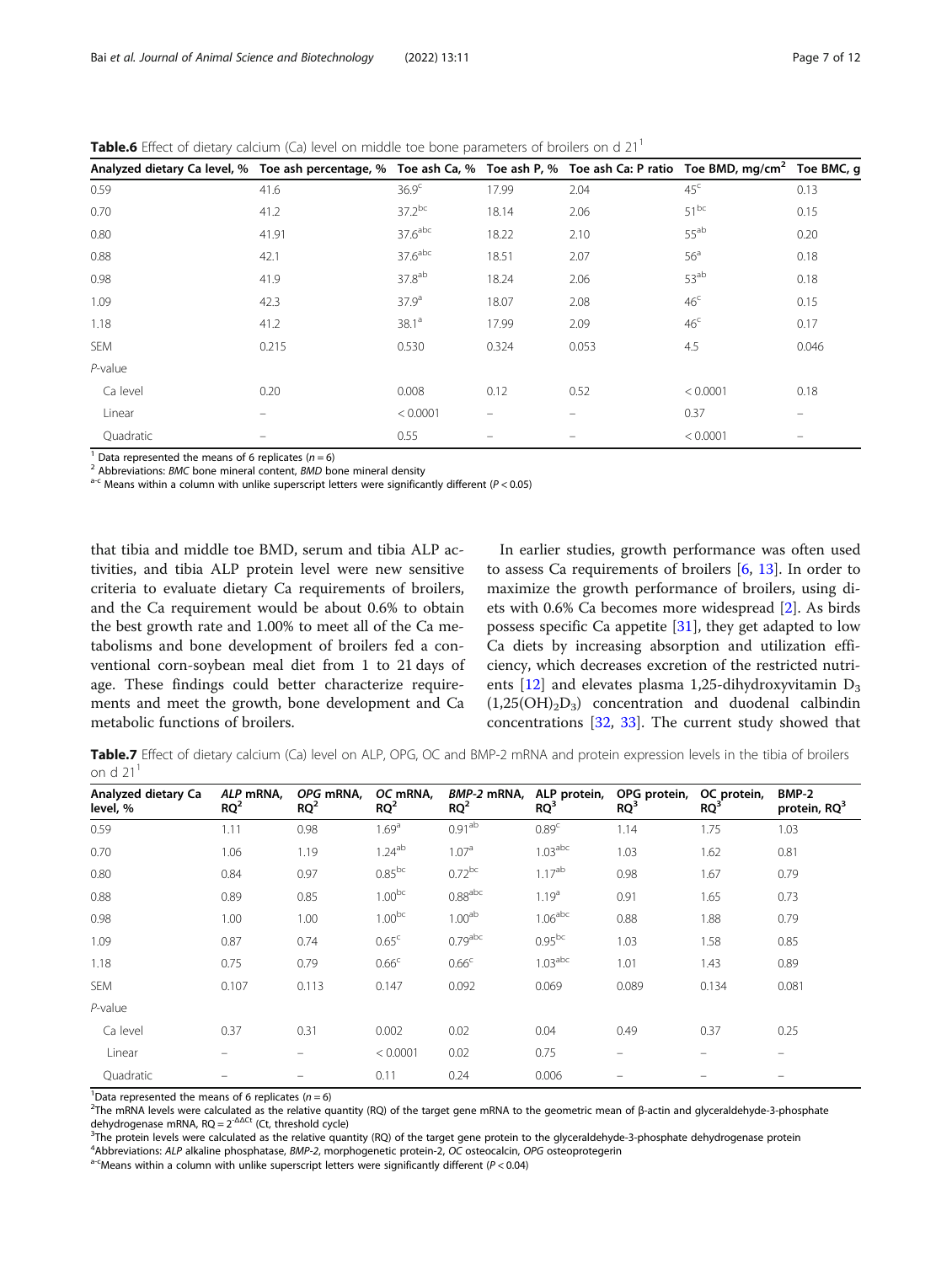| Dependent variable                    | Regression equation <sup>a</sup>                                                                              | $R^2$  | <b>P</b> -<br>value | Dietary Ca<br>requirements, % |
|---------------------------------------|---------------------------------------------------------------------------------------------------------------|--------|---------------------|-------------------------------|
| Serum ALP activity                    | $Y_1 = 79.44 - 79.44X (0.59 \le X \le 1.00)$ $Y_2 = -670.1 + 999.9X (1.00 \le X \le 1.18)$                    | 0.49 < | 0.0001              | 1.00                          |
| Tibia ash percentage                  | $Y_1 = 44.895 + 6.5766X (0.59 \le X \le 0.93) Y_2 = -55.9373 - 5.3306X (0.93 \le X \le 0.93)$<br>1.18)        | 0.29   | 0.005               | 0.93                          |
| Tibia ALP activity                    | $Y_1 = 668.4286 - 473.9648X (0.59 \le X \le 0.80)$ $Y_2 = 134.7242 + 193.1789X$<br>$(0.80 \le X \le 1.18)$    | 0.27   | 0.007               | 0.80                          |
| Tibia breaking strength               | $Y_1 = 11.0110 + 145.1498X (0.59 \le X \le 0.88)$ $Y_2 = 162.1505 - 27.2524X (0.88 \le Y_1)$<br>$X \leq 1.18$ | 0.37   | 0.0005              | 0.88                          |
| Tibia BMD                             | $Y = 0.0285 + 0.2592X - 0.1400X^2$                                                                            |        | 0.24 0.005          | 0.93                          |
| Tibia ALP protein expression<br>level | $Y = -0.6983 + 4.0791X - 2.2713X^2$                                                                           |        | $0.14$ $0.021$      | 0.90                          |
| Middle toe BMD                        | $Y = -0.0341 + 0.2024X - 0.1153X^2$                                                                           | 0.46 < | 0.0001              | 0.91                          |

<span id="page-7-0"></span>Table.8 Estimations of dietary calcium (Ca) requirements of broilers from 1 to 21 days of age based on the best fitted broken-line or quadratic models

<sup>a</sup>Regression equations based on the analyzed Ca concentrations (%) in the diets

<sup>b</sup>Abbreviations: ALP alkaline phosphatase, BMD bone mineral density

the increase of dietary Ca level from 0.70 to 1.18% had a negative impact on growth rate of broilers from 1 to 21 days. Similar results were reported by Walk et al. [[9\]](#page-9-0), indicating that the increase of dietary Ca level depressed the weight gain and feed intake at a 0.32% dietary NPP level. The possible reason for the negative effect of high-Ca diet on broiler's growth rate might be due to that relatively high Ca reduced P availability [\[34\]](#page-10-0), leading to the formation of extremely insoluble Ca-phytate complexes and severe P deficiency. In addition, higher dietary Ca could increase intestinal pH, which reduced the absorptivity of minerals [[35](#page-10-0)]. Hamdi et al. [[13](#page-9-0)] found that broilers achieved their greatest weight gain with 0.70% dietary Ca and 0.38% dietary NPP. Additionally, some researchers recommended relatively lower levels of dietary Ca (0.60 to 0.65%) for broilers according to weight gain and feed intake [[36,](#page-10-0) [37](#page-10-0)], which is similar to the results from the present study. However, Valable et al. [[38\]](#page-10-0) and Wilkinson et al. [\[39\]](#page-10-0) reported that the reduction of dietary Ca did not affect the growth performance of broilers. Different breeds and growth phases of broilers might account for the discrepancy of the above results.

The Ca and P contents in serum and bone have been considered as good parameters to reflect the nutritional status of Ca in broilers [[40,](#page-10-0) [41](#page-10-0)]. However, the current study showed that dietary Ca level had no effect on serum and tibia Ca, P content and Ca to P ratio, indicating that these parameters were not suitable to estimate the Ca requirements. Some researchers reported similar results [\[42](#page-10-0), [43\]](#page-10-0). Hurwitz et al. [\[44](#page-10-0)] explained that modern broilers had good ability to keep serum Ca and P contents in narrow range regardless of the varying dietary Ca levels mainly because of the oscillations regulation system, in which parathyroid hormone, calcitonin and  $1,25(OH)_{2}D_{3}$  play an important role. In addition, the Ca content in middle toe ash increased linearly with increasing dietary Ca levels, indicating that middle toe ash Ca is not a useful marker for the assessment of Ca requirement of broilers.

Bone characteristics, such as bone ash percentage and breaking strength, have been traditional criteria to evaluate bone mineralization in broilers [[22](#page-9-0)]. The NRC Ca recommendations for broilers were mainly based on maximizing bone ash. According to the results from the current study, the Ca requirements were 0.93% and 0.88% based on tibia ash percentage and breaking strength, respectively. And these two criteria increased quadratically as dietary Ca increased, which is in line with the results reported by Bar et al.  $[10]$  $[10]$ . However, some previous studies showed that the Ca requirement (1.3%) based on bone ash contents of 21-d-old broilers was higher than the current NRC Ca requirement (1.00%) [[6,](#page-9-0) [45\]](#page-10-0), which might be due to the high dietary P levels (from 0.7 to 0.75%) in these studies. Shafey [[46](#page-10-0)] reported that increasing dietary Ca enhanced the breaking strength of cockerel tibia. However, Onyango et al. [[15\]](#page-9-0) did not observe the same phenomenon, and thought that the high variability in breaking strength contributed to the lack of statistical significance. Actually, several factors can affect breaking strength, such as cross head speed, handling of bones before testing and measurement technique [[15,](#page-9-0) [47,](#page-10-0) [48](#page-10-0)]. Some researchers deter-mined BMC and BMD of broilers using DEXA [[49,](#page-10-0) [50](#page-10-0)]. The DEXA technology provided a rapid and noninvasive advantage measurement of bone mineralization compared with traditional measurement. Yan et al. [[12](#page-9-0)] found that BMC and BMD were good indicators for Ca nutrition estimation. Onyango et al. [[15\]](#page-9-0) and Valable et al. [\[38](#page-10-0)] reported that BMC and BMD showed a linear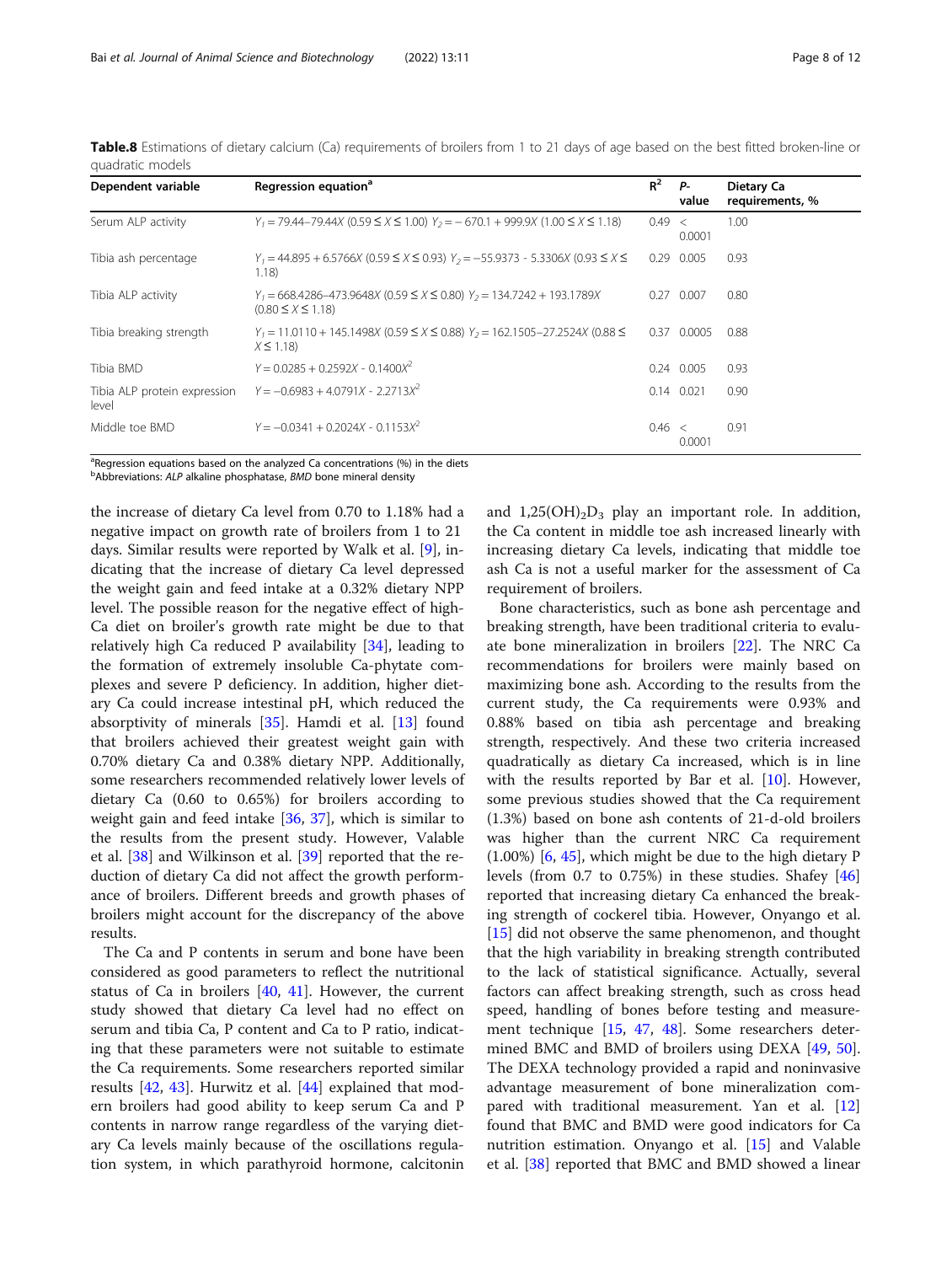and quadratic increase with the increase of dietary Ca level, which is similar to the results from the present experiment. The optimal Ca level was estimated to be 0.93% and 0.91% based upon tibia and middle toe BMD, which was close to that (0.93%) estimated by the tibia ash percentage. Onyango et al. [\[15](#page-9-0)] showed that there was a high correlation between bone ash and BMC or BMD. The above results indicate that the requirement for maximizing bone development was greater than that for the best growth performance of broilers, which was further confirmed by Bar et al. [[10](#page-9-0)]. It might be viable to reduce the dietary Ca level in order to maximize the growth performance of broilers, however, it should not be at the expense of bone health.

Alkaline phosphatase is a ubiquitous enzyme that catalyzes the hydrolysis of phosphate monoesters [\[51\]](#page-10-0), and can be used as a general indicator of skeletal development [\[52](#page-10-0)]. The increase of ALP activity is usually associated with inadequate supply of Ca or P and poor bone mineralization [\[53](#page-10-0), [54](#page-10-0)]. Xia et al. [\[55](#page-10-0)] found that serum ALP activity was sensitive to the dietary Ca, and can be used to evaluate the dietary Ca requirements for laying Longyan shelducks. The current study showed that both serum and tibia ALP activities changed quadratically as dietary Ca increased, and the Ca requirements to obtain the minimum ALP activities in serum and tibia were 1.00% and 0.80%, respectively. Similarly, Hurwitz and Griminger [\[56\]](#page-10-0) reported that serum ALP activity decreased as dietary Ca increased, reaching a minimum in the range of probable Ca requirement, and could be used as an indicator to evaluate Ca adequacy in growing chicks. In the present study, the tibia ALP protein expression level increased quadratically as dietary Ca increased, and the Ca requirement obtained from this indicator was 0.90%, while the tibia ALP mRNA expression level was not affected by dietary Ca. Mehra et al. [\[57\]](#page-10-0) explained that changes in protein levels were not directly related to changes in mRNA levels, because of the complexity of transcription, translation and posttranslational modification. Another consideration might be the time course of the experiment. The tibia ALP mRNA may have been upregulated early in the study in response to dietary treatments, and by the end of the study, its expression levels may have returned to baseline values.

Bone metabolism includes bone formation and resorption. Markers of bone formation and resorption act as key determinants in the regulation of bone mass [[17](#page-9-0), [58\]](#page-10-0). Osteocalcin is the most abundant non-collagenous protein of bone matrix and plays an important role in the bone formation and Ca metabolism [[59\]](#page-10-0). Osteoprotegerin is a secreted protein involved in the regulation of bone resorption [[58](#page-10-0), [60\]](#page-10-0). The decrease of OPG mRNA expression in the tibia led to the osteoporosis in broilers [[61\]](#page-10-0). Jiang et al. [[19\]](#page-9-0) reported that the increase of dietary Ca level enhanced OPG mRNA and OC protein

expression levels in the keel bone of hens. However, in the present study, dietary Ca levels did not affect OPG mRNA and OC protein expression levels in the tibia of broilers. The disparity may mainly result from the different animal species (previous hens vs. present broilers) and bone samples. The BMP-2, a potent osteogenic differentiation factor, is essential for osteoblast differentiation and bone formation  $[62]$  $[62]$ . Jia et al.  $[63]$  $[63]$  found that the mRNA and protein levels of BMP-2 increased with increasing  $Ca^{2+}$  concentrations in the primary renal tubular epithelial cells. A study with piglets demonstrated that the serum BMP-2 concentration exhibited a trend from rise to decline with increasing dietary Ca levels [\[64](#page-11-0)]. Similar tendency was observed for the tibia BMP-2 mRNA levels as dietary Ca levels increased in the present study. In addition, the results from the present study showed that as dietary Ca levels increased, the tibia OC and BMP-2 mRNA levels changed linearly, but not quadratically, indicating that these parameters are not suitable to estimate the requirements of Ca in broilers. We also found that the mRNA levels of OC and BMP-2 in the tibia varied, while their protein levels did not change as dietary Ca levels increased, implying that the transcriptional change would often precede the translational change [\[60,](#page-10-0) [65\]](#page-11-0).

The present study showed that the Ca requirement was 0.59% based on ADG. Similarly, Sebastian et al. [[36](#page-10-0)] found that the optimum body weight, feed intake, and feed efficiency were obtained at 0.60% dietary Ca. We also found that the Ca requirements of broilers ranged from 0.8 to 1.00% based on tibia and middle toe characteristics, serum or tibia ALP activity, and tibia ALP protein expression level. In order to meet all of Ca metabolisms and bone development functions, dietary Ca requirement would be 1.00% for broilers fed a conventional corn–soybean meal diet from 1 to 21 days of age, which is in line with the current NRC Ca requirement. Previous reports suggested that the Ca requirement should be higher for skeletal development than for optimal growth [\[10,](#page-9-0) [66\]](#page-11-0). Our findings also suggest that the current NRC (1994) recommendation for Ca (1.00%) would be adequate for the optimum bone development but excessive for the best growth rate.

## Conclusions

The results from the present study indicate that 0.59% dietary Ca level was sufficient to obtain the best growth rate of broilers form 1 to 21 days of age. However, considering the serum and tibia ALP activities, tibia ash and breaking strength, tibia and middle toe BMD, and tibia ALP protein expression level, the Ca requirement of broilers would be 1.00% to support all of the Ca metabolisms and skeletal development, which is the same as the current NRC Ca requirement.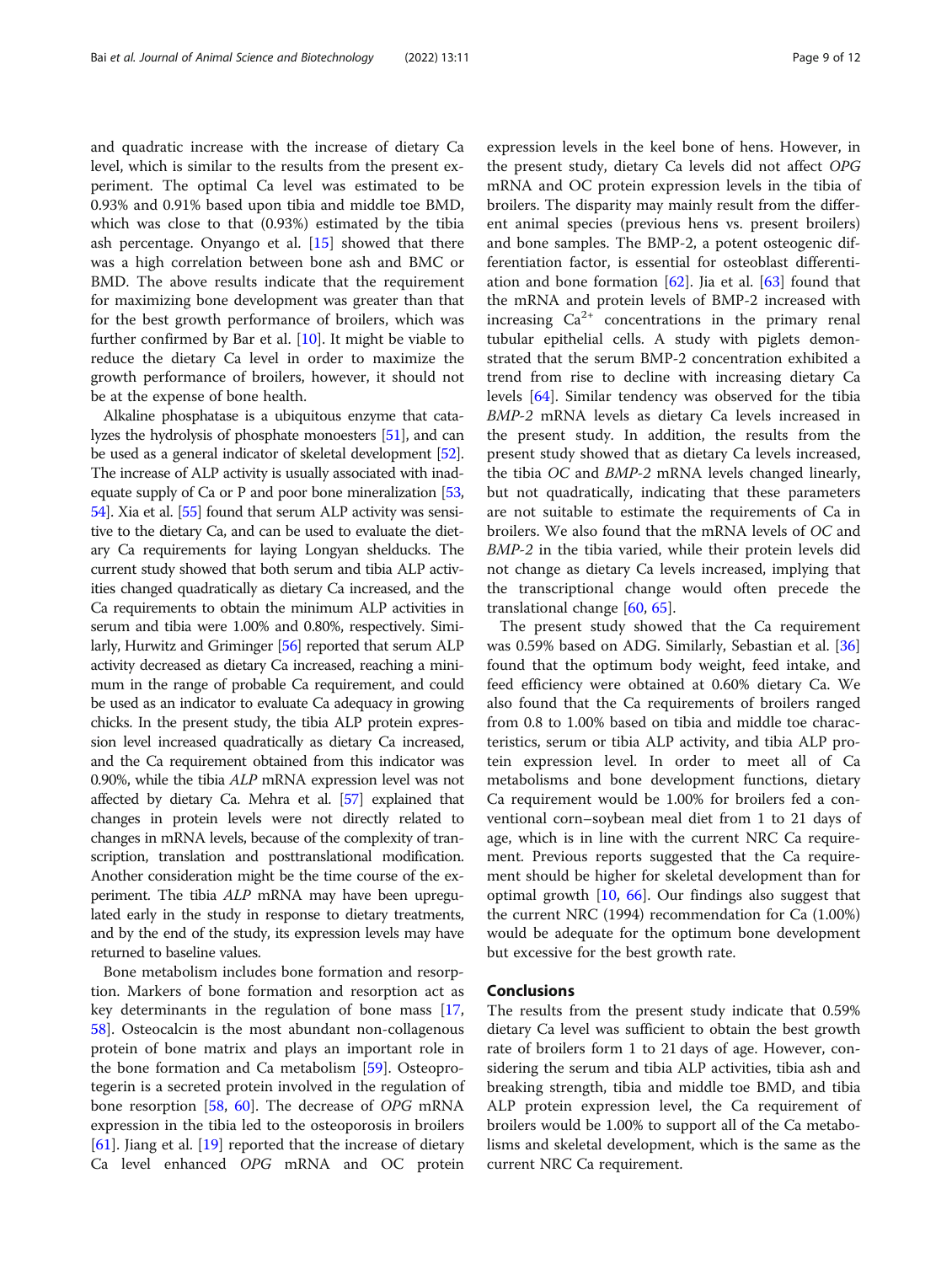## <span id="page-9-0"></span>Abbreviations

ADFI: Average daily feed intake; ADG: Average daily gain; ALP: Alkaline phosphatase; BMC: Bone mineral concentration; BMD: Bone mineral density; BMP-2: Bone morphogenetic protein-2; Ca: Calcium; DEXA: Dual-emission Xray absorptiometry; 1,25(OH)<sub>2</sub>D<sub>3</sub>: 1,25-dihydroxyvitamin D<sub>3</sub>; GAPD H: Glyceraldehyde-3-phosphate dehydrogenase; IAS-CAAS: Institute of Animal Science, Chinese Academy of Agricultural Sciences; NPP: Non-phytate phosphorus; OC: Osteocalcin; OPG: Osteoprotegerin; P: Phosphorus

#### Acknowledgements

The authors gratefully acknowledge all professors and students in the mineral nutrition research division.

## Authors' contributions

SB: methodology, data curation, writing-review and editing. YY: investigation, writing-original draft preparation. XM: investigation, data curation. XL: validation, software. RW: writing-review and editing. LZ: project administration. SL: resources. XL and LL: supervision, writing-review and editing, funding acquisition. All authors read and approved the final manuscript.

#### Funding

The present study was financially supported by the China Agriculture Research System of MOF and MARA (project number CARS-41; Beijing, P. R. China) and the Agricultural Science and Technology Innovation Program (ASTIP-IAS09; Beijing, P. R. China).

#### Availability of data and materials

The data are shown in the main manuscript.

## **Declarations**

## Ethics approval and consent to participate

The experimental protocols used in this experiment, including animal care and use, were reviewed and approved by the Animal Care and Use Ethics Committee of the Institute of Animal Science, Chinese Academy of Agricultural Sciences (Beijing, China).

#### Consent for publication

Not applicable.

## Competing interests

The authors declare that they have no competing interests.

#### Author details

<sup>1</sup>Mineral Nutrition Research Division, State Key Laboratory of Animal Nutrition, Institute of Animal Science, Chinese Academy of Agricultural Sciences, Beijing 100193, China. <sup>2</sup>Poultry Mineral Nutrition Laboratory, College of Animal Science and Technology, Yangzhou University, Yangzhou 225000, China. <sup>3</sup>Institute of Animal Nutrition, Sichuan Agricultural University, Chengdu 611130, Sichuan, China. <sup>4</sup>Department of Animal Science, Guangdong Ocean University, Zhanjiang 524088, China. <sup>5</sup>Department of Animal Science, Hebei Normal University of Science and Technology, Qinhuangdao 066004, China.

#### Received: 17 September 2021 Accepted: 16 November 2021 Published online: 03 February 2022

#### References

- Li XH, Zhang DG, Bryden WL. Calcium and phosphorus metabolism and nutrition of poultry: are current diets formulated in excess? Anim Prod Sci. 2017;57(11):2304–10. <https://doi.org/10.1071/AN17389>.
- Proszkowiec-Weglarz M, Angel R. Calcium and phosphorus metabolism in broilers: effect of homeostatic mechanism on calcium and phosphorus digestibility. J Appl Poult Res. 2013;22(3):609–27. [https://doi.org/10.3382/ja](https://doi.org/10.3382/japr.2012-00743) [pr.2012-00743.](https://doi.org/10.3382/japr.2012-00743)
- 3. Xie MS, Wang SX, Hou SS, Huang W. Interaction between dietary calcium and non-phytate phosphorus on growth performance and bone ash in early white Pekin ducklings. Anim Feed Sci Technol. 2009;151(1-2):161–6. <https://doi.org/10.1016/j.anifeedsci.2009.01.005>.
- 4. NRC. Nutrient requirements of poultry. 9th ed. Washington, DC: National Academy Press; 1994.
- 5. Twining PF, Lillie RJ, Robel EJ, Denton CA. Calcium and phosphorus requirements of broiler chickens. Poult Sci. 1965;44(1):283–96. [https://doi.](https://doi.org/10.3382/ps.0440283) [org/10.3382/ps.0440283.](https://doi.org/10.3382/ps.0440283)
- Yoshida M, Hoshii H. Re-evaluation of requirement of calcium and available phosphorus for starting meat-type chicks. Jap Poult Sci. 1982;19(2):101–9. <https://doi.org/10.2141/jpsa.19.101>.
- 7. Driver JP, Pesti GM, Bakalli RI, Edwards HM Jr. Calcium requirements of the 504 modern broiler chicken as influenced by dietary protein and age. Poult Sci. 2005;84(10):1629–39. <https://doi.org/10.1093/ps/84.10.1629>.
- 8. Havenstein G, Ferket P, Qureshi M. Carcass composition and yield of 1957 versus 2001 broilers when fed representative 1957 and 2001 broiler diets. Poult Sci. 2003;82(10):1509–18. <https://doi.org/10.1093/ps/82.10.1509>.
- 9. Walk CL, Addo-Chidie EK, Bedford MR, Adeola O. Evaluation of a highly soluble calcium source and phytase in the diets of broiler chickens. Poult Sci. 2012;91(9):2255–6. <https://doi.org/10.3382/ps.2012-02224>.
- 10. Bar A, Shinder S, Yosefi S, Vax E, Plavnik I. Metabolism and requirements for calcium and phosphorus in the fast-growing chicken as affected by age. Br J Nutr. 2003;89(1):51–61. <https://doi.org/10.1079/BJN2002757>.
- 11. Powell S, Bidner TD, Southern LL. Phytase supplementation improved growth performance and bone characteristics in broilers fed varying levels of dietary calcium. Poult Sci. 2011;90(3):604–8. [https://doi.org/10.3382/ps.201](https://doi.org/10.3382/ps.2010-01000) [0-01000](https://doi.org/10.3382/ps.2010-01000).
- 12. Yan F, Angel R, Ashwell C, Mitchell A, Christman M. Evaluation of the broiler's ability to adapt to an early moderate deficiency of phosphorus and calcium. Poult Sci. 2005;84(8):1232–41. [https://doi.org/10.1093/ps/84.](https://doi.org/10.1093/ps/84.8.1232) [8.1232.](https://doi.org/10.1093/ps/84.8.1232)
- 13. Hamdi M, L'opez-Verg'e S, Manzanilla EG, Barroeta AC, P'erez JF. Effect of different levels of calcium and phosphorus and their interaction on the performance of young broilers. Poult Sci. 2015;94(9):2144–51. [https://doi.](https://doi.org/10.3382/ps/pev177) [org/10.3382/ps/pev177.](https://doi.org/10.3382/ps/pev177)
- 14. Coto CA, Yan F, Cerrate S, Wang Z, Sacakli P, Waldroupet PW, et al. Effects of dietary levels of calcium and nonphytate phosphorus in broiler starter diets on total and water-soluble phosphorus excretion as influenced by phytase and addition of 25-hydroxycholecalciferol. Int J Poult Sci. 2007; 12(12):937–43. [https://doi.org/10.3923/ijps.2007.937.943.](https://doi.org/10.3923/ijps.2007.937.943)
- 15. Onyango EM, Hester PY, Stroshine R, Adeola O. Bone densitometry as an indicator of percentage tibia ash in broiler chicks fed varying dietary calcium and phosphorus levels. Poult Sci. 2003;82(11):1787–91. [https://doi.](https://doi.org/10.1093/ps/82.11.1787) [org/10.1093/ps/82.11.1787.](https://doi.org/10.1093/ps/82.11.1787)
- 16. Scott D. Factors affecting urinary pyridine line and deoxypyridino line excretion in the growing lamb. Bone. 1993;6(6):807–11. [https://doi.org/10.1](https://doi.org/10.1016/8756-3282(93)90308-W) [016/8756-3282\(93\)90308-W](https://doi.org/10.1016/8756-3282(93)90308-W).
- 17. Alexandrakis MG, Passam FH, Malliaraki N, Katachanakis C, Kyriakou DS, Margioris AN. Evaluation of bone disease in multiple myeloma: a correlation between biochemical markers of bone metabolism and other clinical parameters in untreated multiple myeloma patients. Clin Chim Acta. 2002; 325(1-2):51–7. [https://doi.org/10.1016/S0009-8981\(02\)00246-2.](https://doi.org/10.1016/S0009-8981(02)00246-2)
- 18. Silvestrini G, Ballanti P, Patacchioli F, Leopizzi M, Gualtieri N, Monnazzi P, et al. Detection of osteoprotegerin (OPG) and its ligand (RANKL) mRNA and protein in femur and tibia of the rat. J Mol Histol. 2005;36(1-2):59–67. <https://doi.org/10.1007/s10735-004-3839-1>.
- 19. Jiang S, Cui L, Shi C, Ke X, Luo J, Hou J. Effects of dietary energy and calcium levels on performance, egg shell quality and bone metabolism in hens. Vet J. 2013;198(1):252–8. <https://doi.org/10.1016/j.tvjl.2013.07.017>.
- 20. Kilkenny C, Browne WJ, Cuthi I. Improving bioscience research reporting: the ARRIVE guidelines for reporting animal research. Vet Clin Pathol. 2012; 41(1):27–31. <https://doi.org/10.1111/j.1939-165X.2012.00418.x>.
- 21. Ministry of Agriculture of P. R. China. Feeding standard of chicken (NY/T 33– 2004). Beijing: China Agricultural Press; 2004.
- 22. Liu SB, Liao XD, Lu L, Li S, Wang L, Zhang L, et al. Dietary non-phytate phosphorus requirement of broilers fed a conventional corn-soybean meal diet from 1 to 21 d of age. Poult Sci. 2017;96(1):151–9. [https://doi.org/10.33](https://doi.org/10.3382/ps/pew212) [82/ps/pew212.](https://doi.org/10.3382/ps/pew212)
- 23. Waldroup PW, Kersey JH, Saleh EA, Fritts CA, Yan F, Stilborn HL, et al. Nonphytate phosphorus requirement and phosphorus excretion of broiler chicks fed diets composed of normal or high available phosphate corn with and without microbial phytase. Poult Sci. 2000;79(10):1451–9. [https://doi.](https://doi.org/10.1093/ps/79.10.1451) [org/10.1093/ps/79.10.1451.](https://doi.org/10.1093/ps/79.10.1451)
- 24. Yan F, Kersey JH, Waldroup PW. Phosphorus requirements of broiler chicks three to six weeks of age as influenced by phytase supplementation. Poult Sci. 2001;80(4):455–9. <https://doi.org/10.1093/ps/80.4.455>.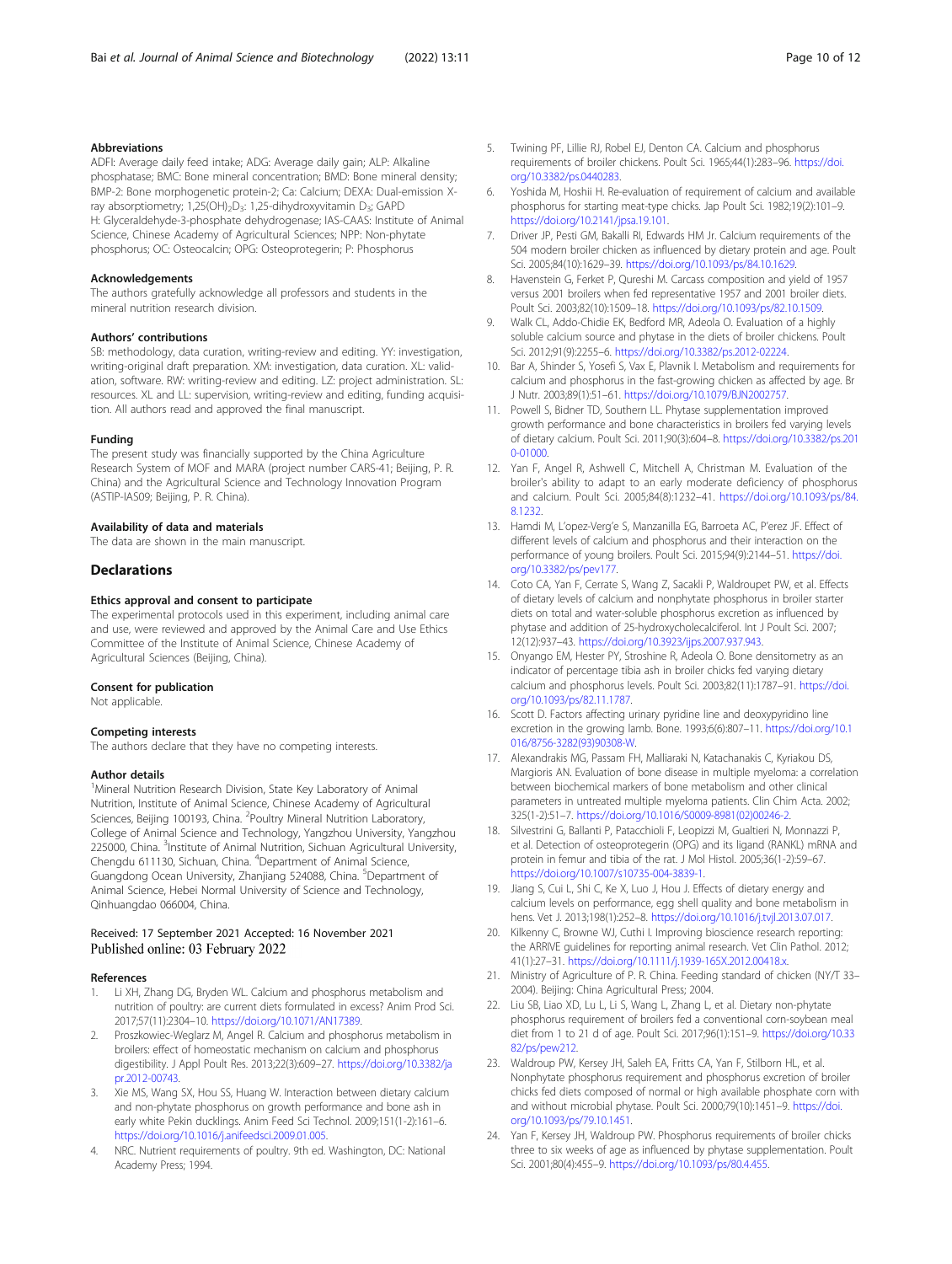- <span id="page-10-0"></span>25. Gomori G. Modification of the colorimetric phosphorus determination for use with photometric colorimeter. J Lab Clin Med. 1942;27:955–66.
- 26. Thiex NJ, Manson H, Anderson S, Persson JA. Determination of crude protein in animal feed, forage, grain, and oilseeds by using block digestion with a copper catalyst and steam distillation into boric acid: collaborative study. J AOAC Int. 2002;85(2):309–17. <https://doi.org/10.1093/jaoac/85.2.309>.
- 27. Association of Official Analytical Chemists (AOAC). Official methods of analysis. 17th ed. Arlington: Association of AnalyticalCommunities; 2000.
- 28. Sun XM, Liao XD, Lu L, Zhang LY, Ma QG, Xi L, et al. Effect of in ovo zinc injection on the embryonic development, tissue zinc contents, antioxidation, and related gene expressions of broiler breeder eggs. J Integr Agr. 2018;17(3):648–56. [https://doi.org/10.1016/S2095-3119\(17\)61704-0.](https://doi.org/10.1016/S2095-3119(17)61704-0)
- 29. Cao S, Zhang S, Liu G, Zhang L, Lu L, Zhang R, et al. Kinetics of phosphorus absorption and expressions of related transporters in primary cultured duodenal epithelial cells of chick embryos. J Anim Physiol An N. 2020;104(1): 237–44. <https://doi.org/10.1111/jpn.13260>.
- 30. Ma XY, Liao XD, Lu L, Li SF, Zhang LY, Luo XG. Determination of dietary iron requirements by full expression of iron-containing enzymes in various tissues of broilers. J Nutr. 2016;146(11):2267–73. [https://doi.org/10.3945/jn.11](https://doi.org/10.3945/jn.116.237750) [6.237750.](https://doi.org/10.3945/jn.116.237750)
- 31. Wilkinson SJ, Selle PH, Bedford MR, Cowieson AJ. Separate feeding of calcium improves performance and ileal nutrient digestibility in broiler chicks. Anim Prod Sci. 2014a;54(2):172–8. [https://doi.org/10.1071/A](https://doi.org/10.1071/AN12432) [N12432.](https://doi.org/10.1071/AN12432)
- 32. Morrissey RL, Wasserman RH. Calcium absorption and calcium-binding protein in chicks on differing calcium and phosphorus intakes. Am J Phys. 1971;220(5):1509–15. <https://doi.org/10.1152/ajplegacy.1971.220.5.1509>.
- 33. Bar A, Hurwitz S. Vitamin D metabolism and calbindin (calcium binding protein) in aged laying hens. J Nutr. 1987;117(10):1775–9. [https://doi.org/1](https://doi.org/10.1093/jn/117.10.1775) [0.1093/jn/117.10.1775](https://doi.org/10.1093/jn/117.10.1775).
- 34. Qian H, Kornegay ET, Denbow DM. Phosphorus equivalence of microbial phytase in Turkey diets as influenced by calcium to phosphorus ratios and phosphorus levels. Poult Sci. 1996;75(1):69–81. [https://doi.org/10.3382/ps.](https://doi.org/10.3382/ps.0750069) [0750069.](https://doi.org/10.3382/ps.0750069)
- 35. Shafey TM, McDonald MW. The effects of dietary calcium, phosphorus, and protein on the performance and nutrient utilization of broiler chickens. Poult Sci. 1991;70(3):548–53. <https://doi.org/10.3382/ps.0700548>.
- 36. Sebastian S, Touchburn SP, Chavez ER, Lague PC. Efficacy of supplemental microbial phytase at different dietary calcium levels on growth performance and mineral utilization of broiler chickens. Poult Sci. 1996;75(12):1516–23. <https://doi.org/10.3382/ps.0751516>.
- 37. Sohail SS, Roland SR. Influence of supplemental phytase on performance of broilers four to six weeks of age. Poult Sci. 1999;78(4):550–5. [https://doi.](https://doi.org/10.1093/ps/78.4.550) [org/10.1093/ps/78.4.550.](https://doi.org/10.1093/ps/78.4.550)
- 38. Valable AS, Narcy A, Duclos MJ, Pomar C, Page G, Nasir Z, et al. Effects of dietary calcium and phosphorus deficiency and subsequent recovery on broiler chicken growth performance and bone characteristics. Animal. 2018; 12(8):1555-63. <https://doi.org/10.1017/S1751731117003093>
- 39. Wilkinson SJ, Bradbury EJ, Bedford MR, Cowieson AJ. Effect of dietary nonphytate phosphorus and calcium concentration on calcium appetite of broiler chicks. Poult Sci. 2014b;93(7):1695–703. [https://doi.org/10.3382/ps.2](https://doi.org/10.3382/ps.2013-03537) [013-03537](https://doi.org/10.3382/ps.2013-03537).
- 40. Shafey TM, McDonald MW, Pym RAE. Effects of dietary calcium, available phosphorus and vitamin d on growth rate, food utilisation, plasma and bone constituents and calcium and phosphorus retention of commercial broiler strains. Brit Poult Sci. 1990;31(3):587–602. [https://doi.org/10.1080/](https://doi.org/10.1080/00071669008417290) [00071669008417290.](https://doi.org/10.1080/00071669008417290)
- 41. Hassanabadi A, Alizadeh-Ghamsari A, Leslie MA. Effects of dietary phytase, calcium and phosphorus on performance, nutrient utilization and blood parameters of male broiler chickens. J Anim Vet Adv. 2007;6: 1434–42.
- 42. Hulan HW, De Groote G, Fontaine G, De Munter G, McRae KB, Proudfoot FG. The effect of different totals and ratios of dietary calcium and phosphorus on the performance and incidence of leg abnormalities of male and female broiler chickens. Poult Sci. 1985;64(6):1157–69. [https://doi.org/10.3382/ps.](https://doi.org/10.3382/ps.0641157) [0641157.](https://doi.org/10.3382/ps.0641157)
- 43. Momeneh T, Karimi A, Sadeghi G, Vaziry A, Bedford MR. Evaluation of dietary calcium level and source and phytase on growth performance, serum metabolites, and ileum mineral contents in broiler chicks fed adequate phosphorus diets from one to 28 days of age. Poult Sci. 2018; 97(4):1283–9. <https://doi.org/10.3382/ps/pex432>.
- 44. Hurwitz S, Fishman S, Talpaz H. Model of plasma calcium regulation: system oscillations induced by growth. Am J Phys. 1987;252(6):1173–81. [https://doi.](https://doi.org/10.1152/ajpregu.1987.252.6.R1173) [org/10.1152/ajpregu.1987.252.6.R1173.](https://doi.org/10.1152/ajpregu.1987.252.6.R1173)
- 45. Hurwitz S, Plavnik I, Shapiro A, Wax E, Talpaz H, Bar A. Calcium metabolism and requirements of chickens are affected by growth. J Nutr. 1995;125(10): 2679–86.
- 46. Shafey TM. Calcium tolerance of growing chickens: effect of ratio of dietary calcium to available phosphorus. World's Poult Sci J. 1993;49(1):5–18. [https://doi.org/10.1079/WPS19930002.](https://doi.org/10.1079/WPS19930002)
- 47. Wilson JH, Mason JP. Bone breaking influenced by preconditioning. T ASAE. 1992;35(1):263–5. [https://doi.org/10.13031/2013.28598.](https://doi.org/10.13031/2013.28598)
- 48. Orban JI, Adeola O, Stroshine R. Microbial phytase in finisher diets of white Pekin ducks: effect on growth performance, plasma phosphorus concentration, and leg bone characteristics. Poult Sci. 1999;78(3):366–77. [https://doi.org/10.1093/ps/78.3.366.](https://doi.org/10.1093/ps/78.3.366)
- 49. Schreiweis MA, Orban JI, Ledur MC, Moody DE, Hester PY. Validation of dual-energy X-ray absorptiometry in live white leghorns. Poult Sci. 2005; 84(1):91–9. [https://doi.org/10.1093/ps/84.1.91.](https://doi.org/10.1093/ps/84.1.91)
- 50. Angel R, Saylor WW, Mitchell AD, Powers W, Applegate TJ. Effect of dietary phosphorus, phytase and 25-hydroxycholecalciferol on broiler chicken bone mineralisation, litter phosphorus, and processing yields. Poul Sci. 2006;85(7): 1200–12. <https://doi.org/10.1093/ps/85.7.1200>.
- 51. Nizet A, Cavalier E, Stenvinkel P, Haarhaus M, Magnusson P. Bone alkaline phosphatase: an important biomarker in chronic kidney disease-mineral and bone disorder. Clin Chim Acta. 2020;501:198–206. [https://doi.org/10.1016/j.](https://doi.org/10.1016/j.cca.2019.11.012) [cca.2019.11.012](https://doi.org/10.1016/j.cca.2019.11.012).
- 52. Tilagar V, Kilgas P, Viitak A, Reynolds SJ. The rate of bone mineralization in birds is directly related to alkaline phosphatase activity. Physiol Biochem Zool. 2008;81(1):106–11. <https://doi.org/10.1086/523305>.
- 53. Sarac F, Saygili F. Causes of high bone alkaline phosphatase. Biotechnol Biotechnol Equip. 2007;21(2):194–7. [https://doi.org/10.1080/13102818.2007.1](https://doi.org/10.1080/13102818.2007.10817444) [0817444.](https://doi.org/10.1080/13102818.2007.10817444)
- 54. Li T, Xing G, Shao Y, Zhang L, Li S, Lu L, et al. Dietary calcium or phosphorus deficiency impairs the bone development by regulating related calcium or phosphorus metabolic utilization parameters of broilers. Poult Sci. 2020;99(6):3207–14. [https://doi.org/10.1016/j.psj.2020.](https://doi.org/10.1016/j.psj.2020.01.028) [01.028.](https://doi.org/10.1016/j.psj.2020.01.028)
- 55. Xia WG, Zhang HX, Lin YC, Zheng CT. Evaluation of dietary calcium requirements for laying Longyan shelducks. Poult Sci. 2015;94(12):2932–7. [https://doi.org/10.3382/ps/pev281.](https://doi.org/10.3382/ps/pev281)
- 56. Hurwitz S, Griminger P. The response of plasma alkaline phosphatase, parathyroids and blood and bone minerals to calcium intake in the fowl. J Nutr. 1961;73(2):177–85. <https://doi.org/10.1093/jn/73.2.177>.
- 57. Mehra A, Lee KH, Hatzimanikatis V. Insights into the relation between mRNA and protein expression patterns: I. Theor Considerations Biotechnol Bioeng. 2003;84(7):822–33. [https://doi.org/10.1002/bit.10860.](https://doi.org/10.1002/bit.10860)
- Simonet WS, Lacey DL, Dunstan CR, Kelley M, Chang MS, Lüthy R, et al. Osteoprotegerin: a novel secreted protein involved in the regulation of bone density. Cell. 1997;89(2):309–19. [https://doi.org/10.1016/S0092-8674](https://doi.org/10.1016/S0092-8674(00)80209-3) [\(00\)80209-3.](https://doi.org/10.1016/S0092-8674(00)80209-3)
- 59. Hauschka PV, Reid ML. Vitamin K dependence of a calcium-binding protein containing gamma-carboxyglutamic acid in chicken bone. J Biol Chem. 1978;253(24):9063–8. [https://doi.org/10.1016/S0021-9258\(1](https://doi.org/10.1016/S0021-9258(17)34285-0) [7\)34285-0](https://doi.org/10.1016/S0021-9258(17)34285-0).
- 60. Bergh JJ, Xu Y, Farach-Carson MC. Osteoprotegerin expression and secretion are regulated by calcium influx through the L-type voltage-sensitive calcium channel. Endocrinology. 2004;145(1):426–36. [https://doi.org/10.1210/en.2](https://doi.org/10.1210/en.2003-0319) [003-0319.](https://doi.org/10.1210/en.2003-0319)
- 61. Liu R, Jin C, Wang Z, Wang Z, Wang J, Wang L. Effects of manganese deficiency on the microstructure of proximal tibia and opg/rankl gene expression in chicks. Vet Res Commun. 2015;39(1):31–7. [https://doi.org/10.1](https://doi.org/10.1007/s11259-015-9626-5) [007/s11259-015-9626-5.](https://doi.org/10.1007/s11259-015-9626-5)
- 62. Hirata K, Tsukazaki T, Kadowaki A, Furukawa K, Shibata Y, Moriishi T, et al. Transplantation of skin fibroblasts expressing BMP-2 promotes bone repair more effectively than those expressing Runx2. Bone. 2003;32(5):502–12. [https://doi.org/10.1016/S8756-3282\(03\)00054-1.](https://doi.org/10.1016/S8756-3282(03)00054-1)
- 63. Jia Z, Wang S, He D, Cui L, Lu Y, Hu H, et al. Role of calcium in the regulation of bone morphogenetic protein 2, runt-related transcription factor 2 and Osterix in primary renal tubular epithelial cells by the vitamin D receptor. Mol Med Rep. 2015;12(2):2082–8. [https://doi.org/10.3892/mmr.201](https://doi.org/10.3892/mmr.2015.3568) [5.3568](https://doi.org/10.3892/mmr.2015.3568).